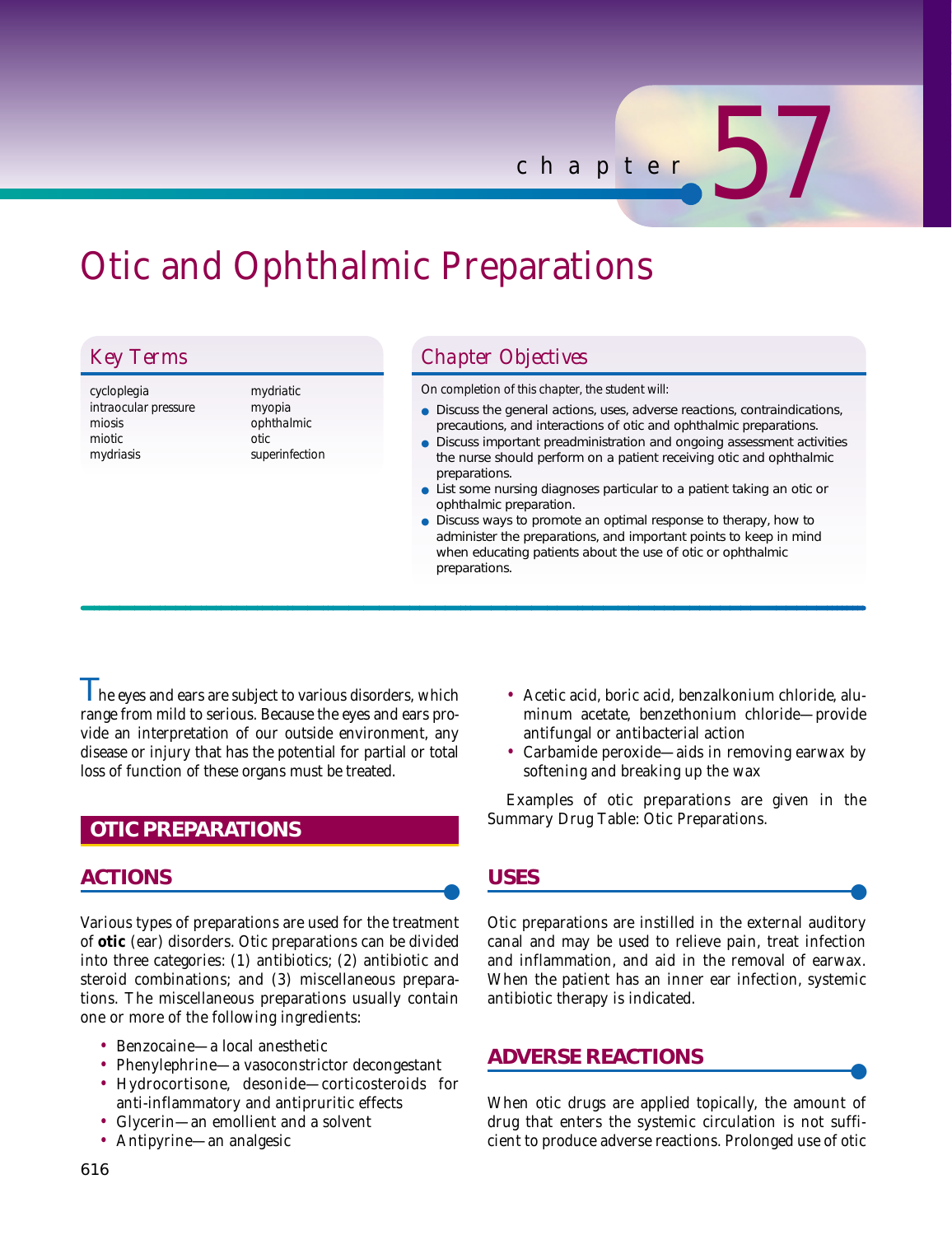| <b>SUMMARY DRUG TABLE OTIC PREPARATIONS</b>                                                                                               |                                                                                                                                                  |                                                                                       |                                                                                                                                               |                                                                                                                                                |
|-------------------------------------------------------------------------------------------------------------------------------------------|--------------------------------------------------------------------------------------------------------------------------------------------------|---------------------------------------------------------------------------------------|-----------------------------------------------------------------------------------------------------------------------------------------------|------------------------------------------------------------------------------------------------------------------------------------------------|
| <b>GENERIC COMBINATIONS TRADE NAME*</b>                                                                                                   |                                                                                                                                                  | <b>USES</b>                                                                           | <b>ADVERSE REACTIONS</b>                                                                                                                      | <b>DOSAGE RANGES</b>                                                                                                                           |
| <b>Steroid and Antibiotic Combinations, Solutions</b>                                                                                     |                                                                                                                                                  |                                                                                       |                                                                                                                                               |                                                                                                                                                |
| 1% hydrocortisone,<br>5 mg neomycin<br>sulfate, 10,000 units<br>polymyxin B                                                               | <b>Antibiotic Ear</b><br>Solution,<br>AntibiOtic,<br>Cortisporin<br>Otic, Drotic,<br>Ear-Eze,<br>Otic-Care,<br>Oticair,<br>Otocort,<br>Otosporin | <b>Bacterial infections of</b><br>the external auditory<br>canal                      | Few; when used for prolonged<br>periods there is a danger of a<br>superinfection                                                              | 4 gtt instilled TID, QID                                                                                                                       |
| 0.5% hydrocortisone,<br>10,000 units<br>polymyxin B                                                                                       | <b>Otobiotic Otic</b>                                                                                                                            | above                                                                                 | Same as hydrocortisone, Same as hydrocortisone,<br>above                                                                                      | 4 gtt instilled TID, QID                                                                                                                       |
| <b>Steroid and Antibiotic Combinations, Suspensions</b>                                                                                   |                                                                                                                                                  |                                                                                       |                                                                                                                                               |                                                                                                                                                |
| 1% hydrocortisone,<br>5 mg neomycin<br>sulfate, 10,000<br>units polymyxin B                                                               | AK-Spore,<br>AntibiOtic,<br><b>Antibiotic Ear</b><br>Suspension,<br>Otocort, UAD<br>Otic                                                         | Same as hydrocortisone, Same as hydrocortisone,<br>above                              | above                                                                                                                                         | 4 gtt instilled TID, QID                                                                                                                       |
| 1% hydrocortisone,<br>4.71 mg neomycin<br>sulfate                                                                                         | <b>Coly-Mycin S</b><br>Otic                                                                                                                      | above                                                                                 | Same as hydrocortisone, Same as hydrocortisone,<br>above                                                                                      | 4 gtt instilled TID, QID                                                                                                                       |
| 1% hydrocortisone,<br>3.3 mg neomycin<br>sulfate                                                                                          | Cortisporin-TC<br>Otic                                                                                                                           | above                                                                                 | Same as hydrocortisone, Same as hydrocortisone,<br>above                                                                                      | 4 gtt instilled TID, QID                                                                                                                       |
| 2 mg ciprofloxacin,<br>$10 \text{ mg}$<br>hydrocortisone/mL                                                                               | Cipro HC Otic                                                                                                                                    | above                                                                                 | Same as hydrocortisone, Same as hydrocortisone,<br>above                                                                                      | 4 gtt instilled TID, QID                                                                                                                       |
| <b>Otic Antibiotics</b>                                                                                                                   |                                                                                                                                                  |                                                                                       |                                                                                                                                               |                                                                                                                                                |
| Chloramphenicol                                                                                                                           | Chloromycetin<br><b>Otic</b>                                                                                                                     | infections involving<br>the external auditory<br><b>canal</b> canal                   | Treatment of superficial Local irritation (itching, burning,<br>angioneurotic edema, urticaria,<br>vesicular and maculopapular<br>dermatitis) | 2-3 gtt into the ear TID                                                                                                                       |
| <b>Select Miscellaneous Preparations</b>                                                                                                  |                                                                                                                                                  |                                                                                       |                                                                                                                                               |                                                                                                                                                |
| 1% hydrocortisone,<br>2% acetic acid, 3%<br>propylene glycol<br>diacetate, 0.015%<br>sodium acetate,<br>0.02%<br>benzethonium<br>chloride | Acetasol HC,<br><b>VoSoL HC</b><br><b>Otic</b>                                                                                                   | Relieve pain,<br>inflammation, and<br>irritation in the<br>external<br>auditory canal | Local irritation, itching, burning                                                                                                            | Insert wick, use 3-5 gtt<br>$q4-6h \times 24 h$ ; remove<br>wick, instill 5 gtt TID, QID                                                       |
| 1% hydrocortisone,<br>1% pramoxine HCl,<br>0.1% chloroxylenol,<br>3% propylene glycol<br>diacetate and<br>benzalkonium<br>chloride        | Cortic                                                                                                                                           | above                                                                                 | Same as hydrocortisone, Same as hydrocortisone,<br>above                                                                                      | Insert saturated wick into<br>the ear: leave in for 24 h.<br>keeping moist with<br>3-5 gtt q4-6h; remove<br>wick and instill 5 gtt<br>TID, QID |
|                                                                                                                                           |                                                                                                                                                  |                                                                                       |                                                                                                                                               | (continued)                                                                                                                                    |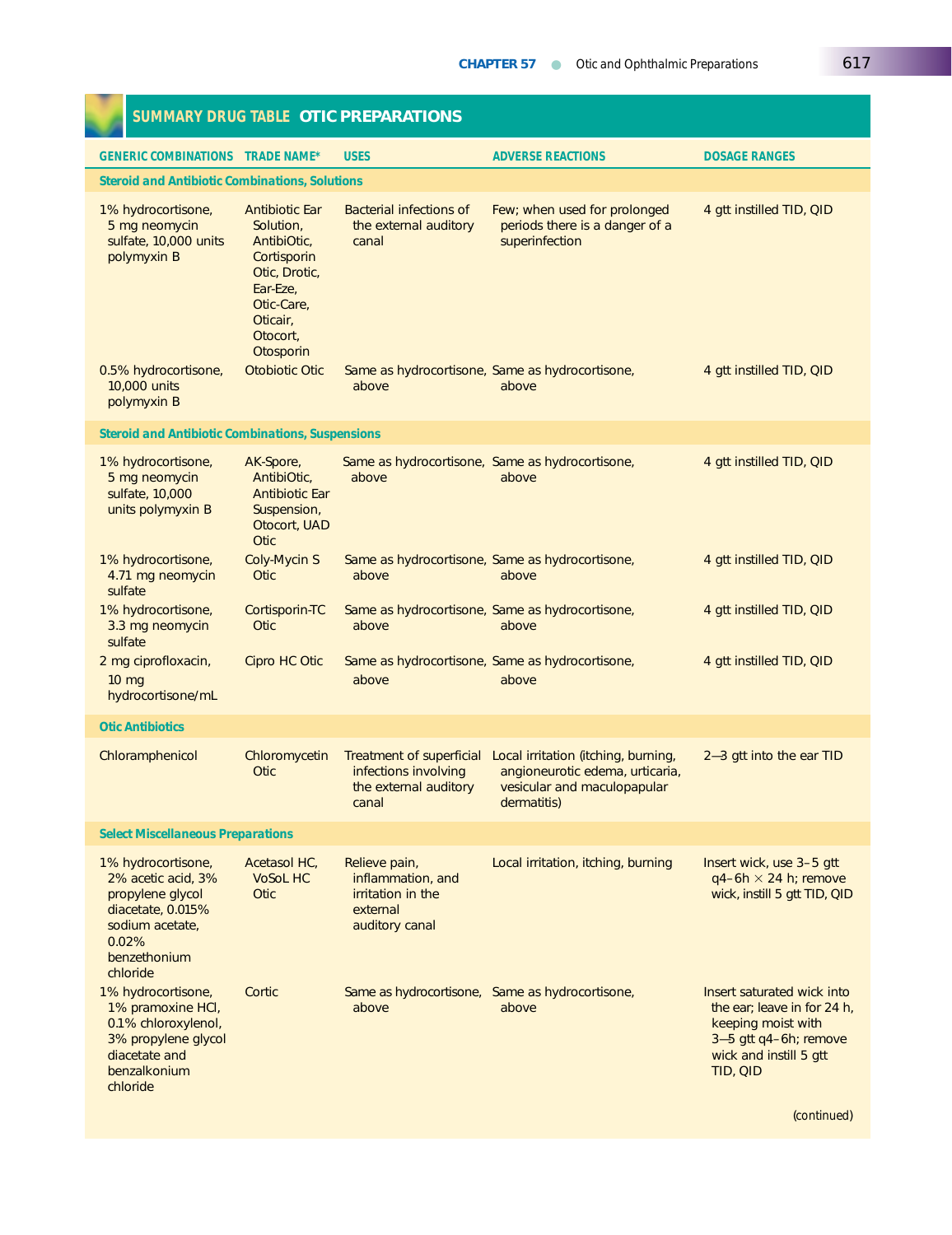| <b>GENERIC COMBINATIONS</b>                                                                                                                                      | <b>TRADE NAME*</b>                                                                                  | <b>USES</b>                                                         | <b>ADVERSE REACTIONS</b>                                 | <b>DOSAGE RANGES</b>                                                                                                                           |
|------------------------------------------------------------------------------------------------------------------------------------------------------------------|-----------------------------------------------------------------------------------------------------|---------------------------------------------------------------------|----------------------------------------------------------|------------------------------------------------------------------------------------------------------------------------------------------------|
| 1% hydrocortisone,<br>2% acetic acid glacial,<br>3% propylene glycol<br>diacetate, 0.02%<br>benzethonium Cl.<br>$0.015\%$ sodium<br>acetate, 0.2%<br>citric acid | <b>AA-HC Otic</b>                                                                                   | above                                                               | Same as hydrocortisone, Same as hydrocortisone,<br>above | Insert saturated wick into<br>the ear; leave in for 24 h,<br>keeping moist with<br>3-5 gtt q4-6h; remove<br>wick and instill 5 gtt<br>TID, QID |
| 1.4% benzocaine.<br>5.4% antipyrine<br>glycerin                                                                                                                  | <b>Allergen Ear</b><br>Drops,<br>Auralgan Otic,<br>Auroto Otic,<br>Ear Drops,<br><b>Otocalm Ear</b> | above                                                               | Same as hydrocortisone, Same as hydrocortisone,<br>above | Fill ear canal with 2-4 gtt;<br>insert saturated cotton<br>pledget; repeat TID, QID<br>or $q1-2h$                                              |
| 20% benzocaine, 0.1%<br>benzethonium<br>chloride, 1% glycerin,<br><b>PEG 300</b>                                                                                 | Americaine<br>Otic, Otocain                                                                         | above                                                               | Same as hydrocortisone, Same as hydrocortisone,<br>above | Instill 4-5 gtt; insert<br>cotton pledget; repeat<br>every 1-2h                                                                                |
| 10% triethanolamine<br>polypeptide<br>oleate-condensate,<br>0.5% chlorobutanol<br>in propylene glycol                                                            | Cerumenex<br><b>Drops</b>                                                                           | Aid in the removal of<br>ear wax                                    | Local irritation, itching, burning                       | Fill ear canal, insert<br>cotton plug, allow to<br>remain 15-30 min:<br>flush ear                                                              |
| 1 mg chloroxylenol,<br>10 mg hydrocortisone,<br>10 mg/mL<br>pramoxine HCI                                                                                        | Otomar-HC                                                                                           | Relieve pain and<br>irritation in the external<br>auditory canal    | Local irritation, itching, burning                       | Instill 5 gtt into affected<br>ear TID, QID                                                                                                    |
| 2% acetic acid in<br>aluminum acetate<br>solution                                                                                                                | Burow's Otic.<br>Otic Domeboro.<br>generic                                                          | Relieve pain and<br>irritation in the<br>external auditory<br>canal | Local irritation, itching, burning                       | Insert saturated wick:<br>keep moist for 24 h;<br>instill 4-6 gtt every<br>$2 - 3h$                                                            |
|                                                                                                                                                                  |                                                                                                     |                                                                     |                                                          |                                                                                                                                                |

# **SUMMARY DRUG TABLE OTIC PREPARATIONS (***Continued***)**

\*The term *generic* indicates the drug is available in generic form.

preparations containing an antibiotic may result in a **superinfection** (an overgrowth of bacterial or fungal microorganisms not affected by the antibiotic being administered).

aplastic anemia has been reported with local application of chloramphenicol. No significant interactions have been reported with use of the otic preparations.

# **CONTRAINDICATIONS, PRECAUTIONS, AND INTERACTIONS**

These drugs are contraindicated in patients with a known hypersensitivity to the drugs. The otic drugs are used with caution during pregnancy and lactation. The pregnancy category of these drugs is unknown when they are used as otic drugs. Otic drugs available in dropper bottles may be dangerous if ingested by young children. Therefore, the drugs are stored safely out of the reach of children. Drugs to remove cerumen are not used if ear drainage, discharge, pain, or irritation is present; if the eardrum is perforated; or after ear surgery. Although rare, bone marrow hypoplasia including

● **The Patient Receiving an Otic Preparation**

# **ASSESSMENT**

# *Preadministration Assessment*

Before administration of an otic preparation, the primary health care provider examines the ear and external structures surrounding the ear and prescribes the drug indicated to treat the disorder. The nurse may be responsible for examining the outer structures of the ear, namely the earlobe and the skin around the ear. The nurse documents a description of any drainage or the presence of impacted cerumen.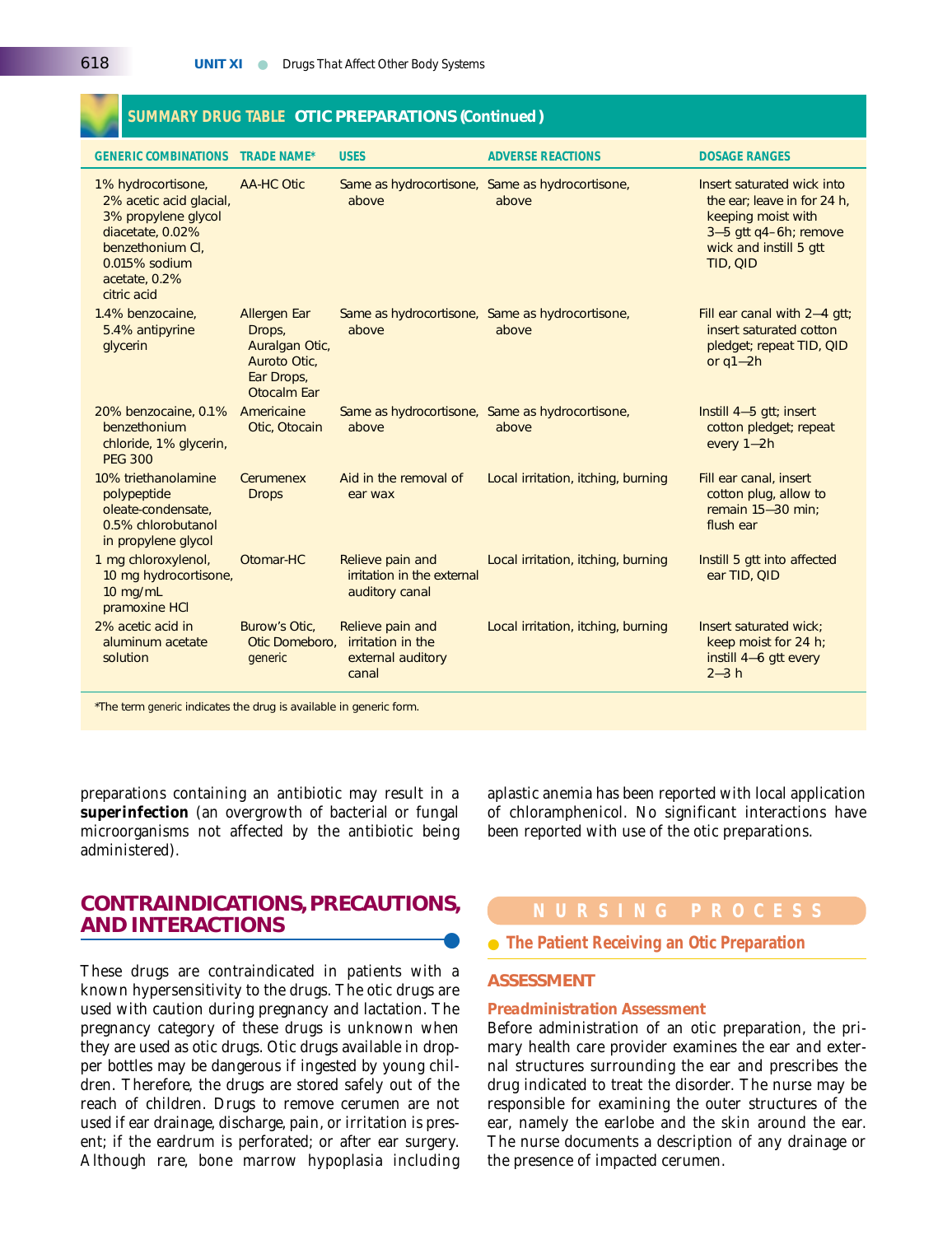### **Nursing Diagnoses Checklist**

- ✓ **Risk for Infection** related to prolonged use of the anti-infective otic drug
- ✓ **Anxiety** related to ear pain or discomfort, changes in hearing, diagnosis, other factors
- ✓ **Risk for Ineffective Therapeutic Regimen Management** related to lack of knowledge of correct technique for instilling ear drug, therapeutic regimen

#### *Ongoing Assessment*

The nurse assesses the patient's response to therapy. For example, a decrease in pain or inflammation should occur. The nurse examines the outer ear and ear canal for any local redness or irritation that may indicate sensitivity to the drug.

# **NURSING DIAGNOSES**

Drug-specific nursing diagnoses are highlighted in the Nursing Diagnoses Checklist. Other nursing diagnoses applicable to these drugs are discussed in depth in Chapter 4.

#### **PLANNING**

The expected outcomes of the patient may include an optimal response to the drug, a reduction in anxiety, and an understanding of the application and use of an otic preparation.

### **IMPLEMENTATION**

#### *Promoting an Optimal Response to Therapy*

Before instillation of otic preparations, the nurse holds the container in the hand for a few minutes to warm it to body temperature. Cold and warm (above body temperature) preparations may cause dizziness or other sensations after being instilled into the ear.

#### ❊**Nursing Alert**

*Only preparations labeled as otic are instilled in the ear. The nurse must check the label of the preparation carefully for the name of the drug and a statement indicating that the preparation is for otic use.*

Special instructions for specific ear preparations are found in the Summary Drug Table: Otic Preparations. When instilling ear drops, the nurse has the patient lie on his or her side with the ear toward the ceiling. If the patient wishes to remain in an upright position, the head is tilted toward the untreated side with the ear toward the ceiling (Fig. 57-1). In the adult, the earlobe is pulled up and back. In children, the earlobe is pulled down and back. The nurse instills the prescribed number of drops into the ear canal. If the primary health



**FIGURE 57-1.** Instilling ear drops. With the head turned toward the unaffected side, the nurse pulls the cartilaginous portion of the outer ear (pinna) up and back in the adult pictured and instills the prescribed number of drops on the side of the auditory canal.

care provider has not ordered a soft cotton plug to be placed in the opening of the external ear canal, the patient is kept lying on the untreated side for 2 to 3 minutes. Once the patient is upright, the solution running out of the ear may be gently removed with gauze.

Drugs that loosen cerumen work by softening the dried earwax inside the ear canal. Cerumenex is available by prescription and is not allowed to stay in the ear canal more than 30 minutes before irrigation. When Cerumenex is administered, the ear canal is filled with the solution and a cotton plug is inserted. The drug is allowed to remain in the ear for 15 to 30 minutes, and then the ear is flushed with warm water using a soft rubber bulb ear syringe.

#### *Managing Anxiety*

Ear disorders may result in symptoms such as pain, a feeling of fullness in the ear, tinnitus, dizziness, or a change in hearing. Patients with an ear disorder or injury usually have great concern over the effect the problem will have on their hearing. The nurse reassures the patient that every effort is being made to treat the disorder and relieve the symptoms. Before instilling an otic solution, the nurse informs the patient that a feeling of fullness may be felt in the ear and that hearing in the treated ear may be impaired while the solution remains in the ear canal.

#### *Educating the Patient and Family*

The nurse gives the patient or a family member instructions or a demonstration of the instillation technique of an otic preparation. The following information may be given to the patient when an ear ointment or solution is prescribed:

• Wash the hands thoroughly before cleansing the area around the ear (when necessary) and instilling ear drops or ointment.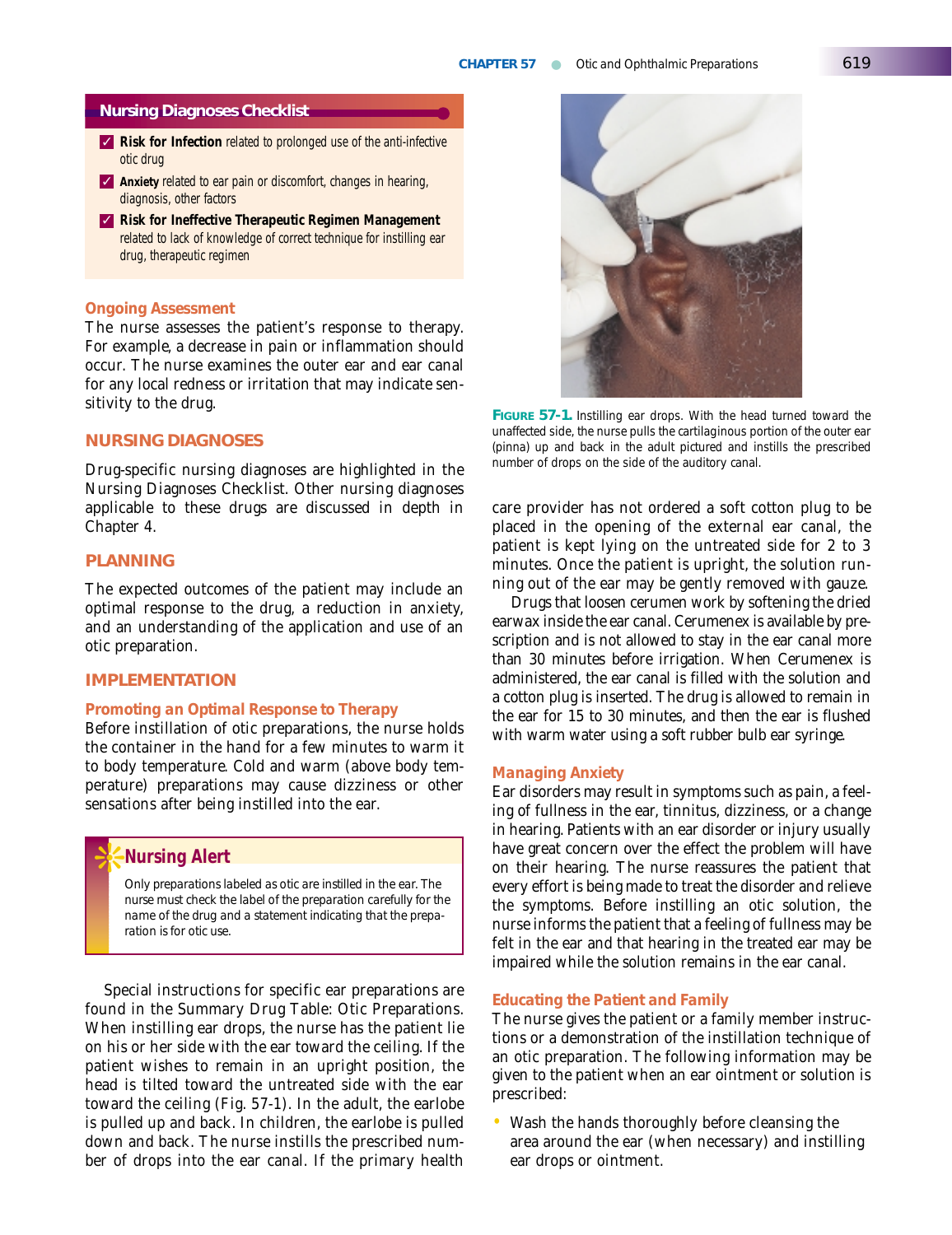- Instill the prescribed number of drops or amount of ointment in the ear. Do not put the applicator or dropper tip in the ear.
- Immediately after use, replace the cap or dropper and refrigerate the solution if so stated on the label.
- If the drops are in a suspension form, shake well for 10 seconds before using.
- Keep the head tilted or lie on the untreated side for 2 to 3 minutes to allow the solution to remain in contact with the ear. Excess solution and solution running out of the ear can be wiped off with a tissue.
- Do not insert anything into the ear canal before or after applying the prescribed drug unless advised to do so by the primary health care provider. At times a soft cotton plug may be inserted into the affected ear.
- Complete a full course of treatment with the prescribed drug to achieve satisfactory results.
- Do not use nonprescription ear products during or after treatment unless such use has been approved by the primary health care provider.
- Temporary changes in hearing or a feeling of fullness in the ear may occur for a short time after the drug has been instilled.
- Notify the primary health care provider if symptoms do not improve or become worse.

#### DRUGS USED TO REMOVE CERUMEN

- Do not use if ear drainage, discharge, pain, or irritation occurs.
- Do not use for more than 4 days. If excessive cerumen remains, consult the primary health care provider.
- Any wax remaining after the treatment may be removed by gently flushing the ear with warm water using a soft rubber bulb ear syringe.
- If you become dizzy, consult a physician.

# **EVALUATION**

- The therapeutic effect is achieved.
- Anxiety is reduced.<br>• The patient demons
- The patient demonstrates the ability to instill an otic preparation in the ear.
- The patient verbalizes knowledge of and the importance of the therapeutic regimen.
- The patient and family demonstrate an understanding of the drug regimen.

# **OPHTHALMIC PREPARATIONS**

Various types of preparations are used for the treatment of **ophthalmic** (eye) disorders such as glaucoma to lower the intraocular pressure (IOP), bacteria or viral infections of the eye, inflammatory conditions, and symptoms of allergy related to the eye.

# **DISPLAY 57-1** ● **Glaucoma**

The eye's lens, iris, and cornea are continuously bathed and nourished by a fluid called aqueous humor. As aqueous humor is produced, excess fluid normally flows out through a complex network of tissue called trabecular meshwork. An angle is formed where the trabeculum and iris meet. This forms a filtration angle that maintains the normal pressure within the eye by allowing excess aqueous humor to leave the anterior chamber of the eye. In chronic or open-angle glaucoma, the angle that permits the drainage of aqueous humor appears to be normal but does not function properly. In angle-closure glaucoma, the iris blocks the trabecular meshwork and limits the flow of aqueous humor from the anterior chamber of the eye. This limitation of outflow causes an accumulation of intraocular fluid, followed by increased IOP. Some individuals have an anatomical defect that causes the angle to be more narrow than normal, but do not have any symptoms and do not develop glaucoma under normal circumstances. However, certain situations, such as medication that causes dilation of the eye, fear, or pain, that cause the eye to dilate may precipitate an attack. The aim of treatment in glaucoma is to lower the IOP. For more information on glaucoma, see Chapter 24.

Glaucoma is a condition of the eye in which there is an increase in the IOP, causing progressive atrophy of the optic nerve with deterioration of vision and, if untreated, blindness. The higher the IOP, the greater the risk of optic nerve damage, visual loss, and blindness. There are two types of glaucoma: angle-closure glaucoma and open-angle, or chronic, glaucoma. Display 57-1 describes the two types of glaucoma.

Most of the drug classifications used to treat ophthalmic conditions have been discussed in previous chapters. The following sections provide a short summary of these classifications and their implications in ophthalmic use. When appropriate the student is referred to the specific chapter where additional information can be found. The Summary Drug Table: Select Ophthalmic Preparations provides examples of the drugs used to treat ophthalmic problems.

The incidence of adverse reactions associated with the ophthalmic drugs is usually small. Because small amounts of the ophthalmic preparation may be absorbed systemically, some of the adverse effects associated with systemic administration of the particular drug may be observed. Some ophthalmic preparations produce momentary stinging or burning on instillation.

# **ACTIONS AND USES** ●

# **Alpha2 Adrenergic Drugs**

Brimonidine tartrate is an alpha<sub>2</sub>-adrenergic receptor agonist used to lower IOP in patients with open-angle glaucoma or ocular hypertension. This drug acts to reduce aqueous humor production and increase the outflow of aqueous humor.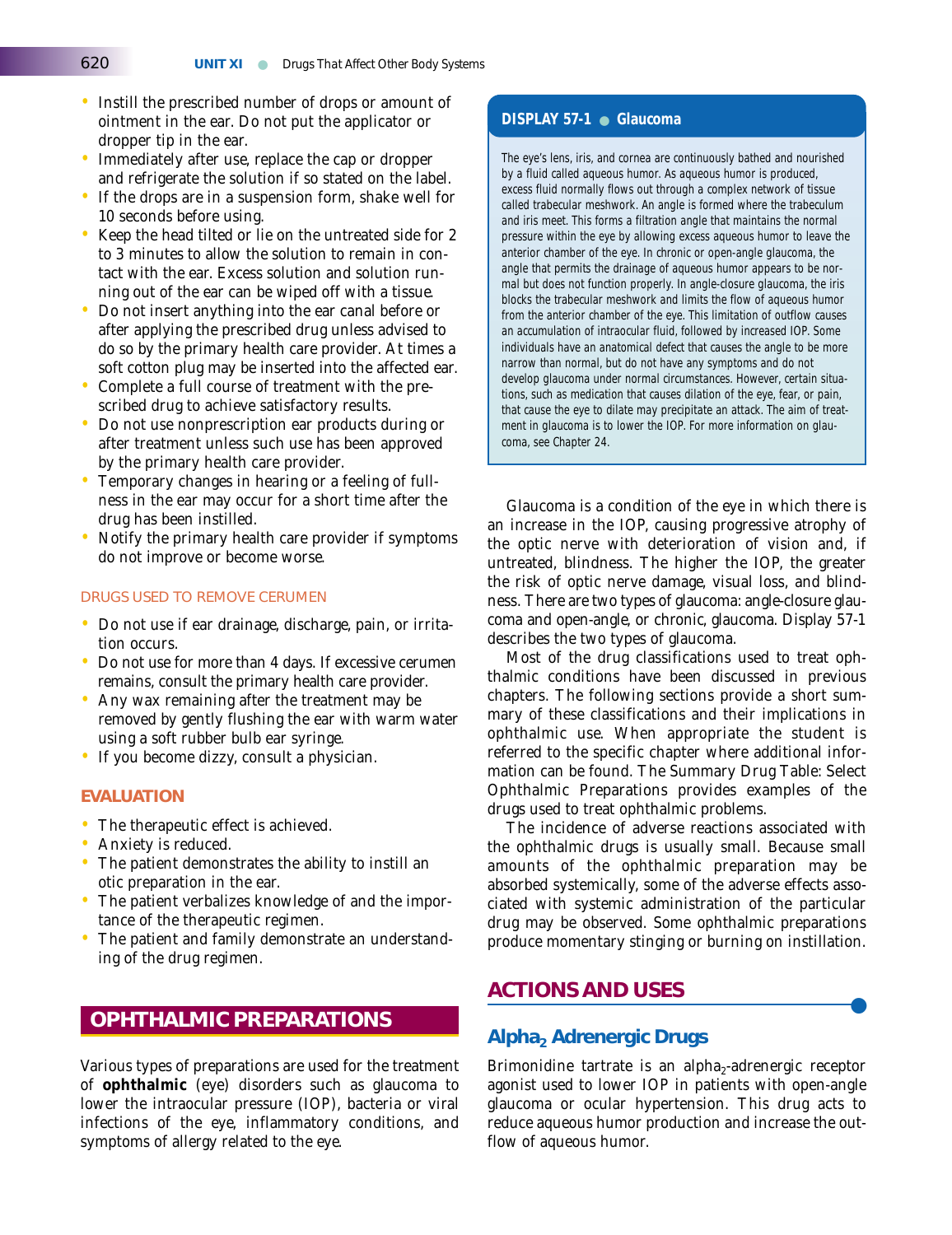| SUMMARY DRUG TABLE SELECT OPHTHALMIC PREPARATIONS              |                                                                            |                                                                                                                                                                                                            |                                                                                                                                                                               |  |
|----------------------------------------------------------------|----------------------------------------------------------------------------|------------------------------------------------------------------------------------------------------------------------------------------------------------------------------------------------------------|-------------------------------------------------------------------------------------------------------------------------------------------------------------------------------|--|
| <b>GENERIC NAME</b>                                            | <b>TRADE NAME*</b>                                                         | <b>USES</b>                                                                                                                                                                                                | <b>DOSAGE RANGES</b>                                                                                                                                                          |  |
| Alpha <sub>2</sub> Adrenergic Agonist                          |                                                                            |                                                                                                                                                                                                            |                                                                                                                                                                               |  |
| brimonidine<br>tartrate<br>brih-moe'-nih-deen                  | Alphagan                                                                   | Lowering intraocular<br>pressure (IOP)                                                                                                                                                                     | 1 gtt in affected eye(s) TID                                                                                                                                                  |  |
| <b>Sympathomimetics</b>                                        |                                                                            |                                                                                                                                                                                                            |                                                                                                                                                                               |  |
| apraclonidine HCI<br>app-rah-kloe'-nih-deen                    | lopidine                                                                   | 1% solution: control or<br>prevention of postoperative<br>elevations in IOP<br>5% solution: short-term therapy<br>in patients receiving maximal<br>medical therapy who require<br>additional IOP reduction | 1% solution: 1 gtt in<br>operative eye 1 h before<br>surgery and 1 gtt imme-<br>diately after surgery<br>5% solution: 1-2 gtt in the<br>affected eye(s) TID                   |  |
| dipivefrin HCI<br>(dipivalyl epinephrine)<br>die-pihv'-eh-frin | Propine,<br>AKPro, generic                                                 | <b>IOP</b>                                                                                                                                                                                                 | 1 gtt into affected eye(s)<br>every 12 h                                                                                                                                      |  |
| epinephrine<br>epp-ih-neff-rin                                 | Epifrin, Glaucon Solution,<br>generic                                      | Open-angle (chronic simple<br>glaucoma); may be used in<br>combination with miotics,<br>beta blockers, or carbonic<br>anhydrase inhibitors                                                                 | 1 drop into affected eye(s)<br>QD, BID                                                                                                                                        |  |
| <b>Alpha-Adrenergic Blocking Drugs</b>                         |                                                                            |                                                                                                                                                                                                            |                                                                                                                                                                               |  |
| dapiprazole HCl<br>dap-ih-pray'-zole                           | <b>Rev-Eyes</b>                                                            | After ophthalmic examination<br>to reverse the diagnostic<br>mydriasis                                                                                                                                     | 2 gtt into the conjunctiva<br>of each eye, followed 5 min<br>later by an additional 2 gtt                                                                                     |  |
| <b>Beta-Adrenergic Blocking Drugs</b>                          |                                                                            |                                                                                                                                                                                                            |                                                                                                                                                                               |  |
| betaxolol<br>bay-tax'-oh-lahl<br>carteolol HCI                 | Betoptic, Betoptic S,<br>generic<br>Ocupress,                              | <b>Elevated IOP</b><br><b>Elevated IOP</b>                                                                                                                                                                 | 1-2 gtt in the affected<br>eye(s) BID<br>1 gtt in affected TID                                                                                                                |  |
| car'-tee-oh-lahl                                               | generic                                                                    |                                                                                                                                                                                                            |                                                                                                                                                                               |  |
| levobetaxolol HCI<br>lee'-voe-beh-tax'-oh-lahl                 | Betaxon                                                                    | <b>Elevated IOP</b>                                                                                                                                                                                        | 1 gtt in affected eye(s)<br><b>BID</b>                                                                                                                                        |  |
| levobunolol HCI<br>lee'-voe-byoo'-no-lahl                      | AKBeta, Betagan Liquifilm,<br>generic                                      | <b>Elevated IOP</b>                                                                                                                                                                                        | 0.5% solution: 1-2 gtt<br>in affected eye(s) QD<br>$0.25\%$ solution: $1-2$ gtt<br>in affected eye(s) BID                                                                     |  |
| metipranolol HCI<br>meh-tih-pran'-oh-lahl                      | OptiPranolol                                                               | <b>Elevated IOP</b>                                                                                                                                                                                        | 1-2 gtt in affected eye(s)<br><b>BID</b>                                                                                                                                      |  |
| timolol<br>ti'-moe-lahl                                        | Betimol, Timoptic,<br>Timoptic-XE, generic                                 | <b>Elevated IOP</b>                                                                                                                                                                                        | 1 gtt in affected eye(s)<br>QD, BID<br>Gel: invert the closed container<br>and shake once before each<br>use; administer 1 gtt/day                                            |  |
| <b>Miotics, Direct Acting</b>                                  |                                                                            |                                                                                                                                                                                                            |                                                                                                                                                                               |  |
| carbachol<br>car'-bah-kole                                     | Carboptic, Isopto<br>Carbachol                                             | Glaucoma                                                                                                                                                                                                   | 1-2 gtt up to TID PRN                                                                                                                                                         |  |
| pilocarpine HCI<br>pie-low-car'-peen                           | Adsorbocarpine, Akarpine,<br>Isopto Carpine, Pilocar,<br>Pilostat, generic | Glaucoma, pre- and<br>postoperative<br>intraocular tension                                                                                                                                                 | Solution: 1-2 gtt in affected<br>eye(s) up to 6 times daily<br>Gel: apply a 0.5-inch ribbon in<br>the lower conjunctival sac of<br>affected eye(s) once daily at<br><b>HS</b> |  |

(*continued*)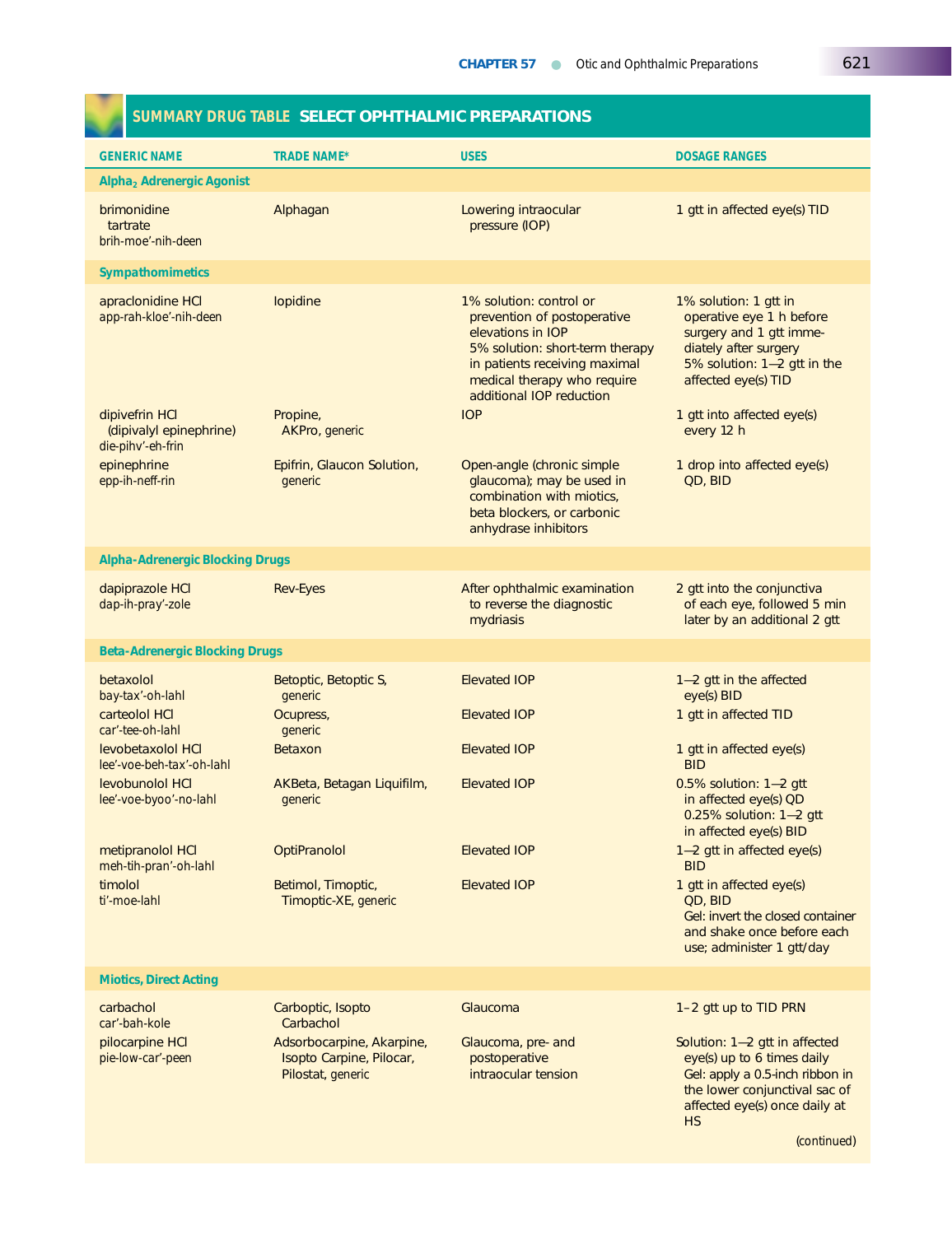# **SUMMARY DRUG TABLE SELECT OPHTHALMIC PREPARATIONS (***Continued***)**

| <b>GENERIC NAME</b>                                          | <b>TRADE NAME*</b>                                             | <b>USES</b>                                           | <b>DOSAGE RANGES</b>                                                 |  |
|--------------------------------------------------------------|----------------------------------------------------------------|-------------------------------------------------------|----------------------------------------------------------------------|--|
| pilocarpine nitrate                                          | Pilagan                                                        | <b>Elevated IOP</b>                                   | $1-2$ gtt in affected eye(s)<br>2-4 times daily                      |  |
| pilocarpine ocular<br>therapeutic system                     | Ocusert Pilo-20,<br><b>Ocusert Pilo-40</b>                     | <b>Elevated IOP</b>                                   | See package insert                                                   |  |
| <b>Miotics, Cholinesterase Inhibitors</b>                    |                                                                |                                                       |                                                                      |  |
| demecarium bromide<br>deh-meh-care'-ee-uhm<br>broe'-mide     | <b>Humorsol</b>                                                | Glaucoma<br>and strabismus                            | 1-2 gtt/wk, up to 1-2 gtt/d                                          |  |
| echothiophate iodide<br>eck-oh-thigh'-oh-fate<br>eye-oh-dide | Phospholine lodide                                             | Chronic open-angle<br>qlaucoma                        | 2 doses/d in the morning<br>and at HS or one dose<br>every other day |  |
| <b>Carbonic Anhydrase inhibitors</b>                         |                                                                |                                                       |                                                                      |  |
| brinzolamide<br>brin-zoe'-lah-mide                           | Azopt                                                          | <b>Elevated IOP</b>                                   | 1 gtt in affected eye(s)<br><b>TID</b>                               |  |
| dorzolamide HCI<br>dore-zole-lah-mide                        | <b>TruSopt</b>                                                 | <b>Elevated IOP</b>                                   | 1 gtt in affected eye(s)<br><b>TID</b>                               |  |
| <b>Prostaglandin Agonist</b>                                 |                                                                |                                                       |                                                                      |  |
| latanoprost<br>lah-tan'-oh-prahst                            | Xalatan                                                        | <b>Elevated IOP</b>                                   | 1 gtt in affected eye(s)<br>QD in the evening                        |  |
| travoprost                                                   | Travatan                                                       | <b>Elevated IOP</b>                                   | 1 gtt in affected eye(s)<br>QD in the evening                        |  |
| bimatoprost                                                  | Lumigan                                                        | <b>Elevated IOP</b>                                   | 1 gtt in affected eye(s)<br>QD in the evening                        |  |
| unoprostone isopropyl<br>yoo-noh-prost'-ohn                  | Rescula                                                        | <b>Elevated IOP</b>                                   | 1 gtt in affected eye(s)<br><b>BID</b>                               |  |
| <b>Combinations Used, to Treat Glaucoma</b>                  |                                                                |                                                       |                                                                      |  |
| pilocarpine and<br>epinephrine                               | E-Pilo-1, E-Pilo-2, E-Pilo-4,<br>E-Pilo-6, $P_1E_1$ , $P_4E_1$ | Glaucoma                                              | 1-2 gtt in the affected eye(s)<br>1-4 times daily                    |  |
| dorzolamide HCI<br>and timolol maleate<br>dore-zole'-ah-mide | Cosopt                                                         | <b>Elevated IOP</b>                                   | 1 gtt into the affected eye(s)<br><b>BID</b>                         |  |
| <b>Mast Cell Stabilizer</b>                                  |                                                                |                                                       |                                                                      |  |
| nedocromil sodium<br>neh-doe-kroe'-mill                      | <b>Alocril</b>                                                 | Allergic conjunctivitis                               | 1-2 gtt in each eye BID                                              |  |
| pemirolast potassium<br>peh-mihr-oh'-last                    | Alamast                                                        | Allergic conjunctivitis                               | 1-2 gtt in each eye QID                                              |  |
| <b>Nonsteroidal Anti-inflammatory Drugs</b>                  |                                                                |                                                       |                                                                      |  |
| diclofenac sodium<br>di-klo'-fen-ak                          | Voltaren, generic                                              | Postoperative inflammation<br>after cataract surgery  | 1 drop QID                                                           |  |
| flurbiprofen sodium<br>flure-bi'-pro-fen                     | Ocufen, generic                                                | Inhibition of intraoperative<br>miosis                | 1 gtt q 30 min beginning<br>2 h before surgery<br>(total of 4 gtt)   |  |
| ketorolac tromethamine<br>ke-tor'-o-lac                      | Acular                                                         | Relief of ocular itching due<br>to seasonal allergies | 1 drop QID                                                           |  |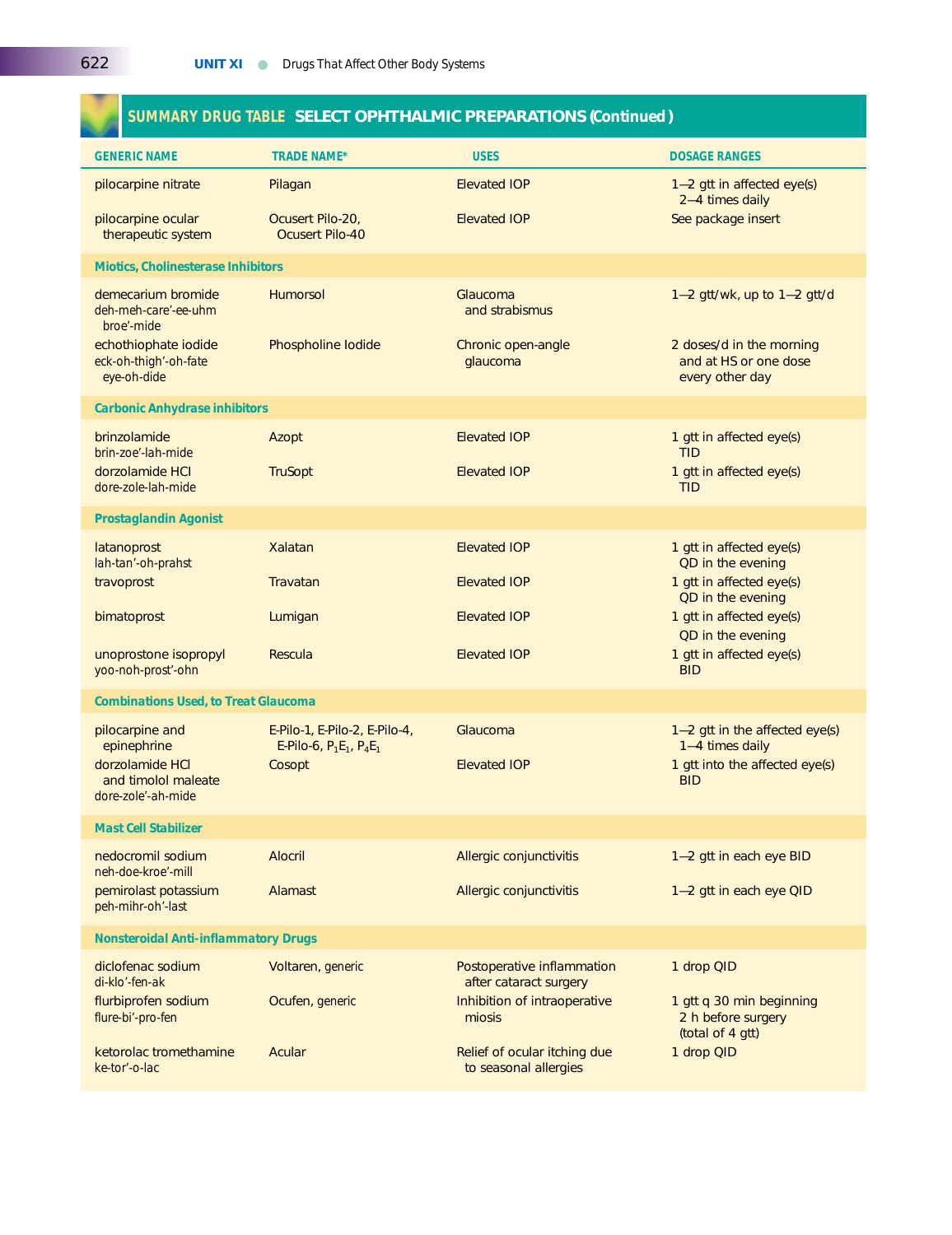| <b>GENERIC NAME</b>                                                   | <b>TRADE NAME*</b>                         | <b>USES</b>                                                                                                       | <b>DOSAGE RANGES</b>                                                                                                                                                                              |
|-----------------------------------------------------------------------|--------------------------------------------|-------------------------------------------------------------------------------------------------------------------|---------------------------------------------------------------------------------------------------------------------------------------------------------------------------------------------------|
| <b>Corticosteroids</b>                                                |                                            |                                                                                                                   |                                                                                                                                                                                                   |
| dexamethasone<br>phosphate<br>dex-a-meth'-a-sone                      | AK-Dex, Maxidex,<br>generic                | <b>Treatment of inflammatory</b><br>conditions of the conjunctiva,<br>lid, cornea, anterior segment<br>of the eye | Solution: 1-2 gtt qh during<br>the day and q2h at night,<br>reduced to 1 gtt q4h when<br>response noted, then 1 gtt<br>TID-QID<br>Ointment: thin coating in lower<br>conjunctival sac 3-4 times/d |
| fluorometholone<br>flure-oh-meth'-oh-lone                             | Flarex, Fluor-Op,<br>generic               | <b>Treatment of inflammatory</b><br>conditions of the conjunctiva,<br>lid, cornea, anterior segment<br>of the eye | Suspension: 1-2 gtt<br>2-4 times/d, may increase<br>to 2 gtt q2h; ointment: thin<br>coating in lower conjunctival<br>sac 1-3 times/d (up to 1<br>application q4h)                                 |
| loteprednol etabonate<br>low-teh'-pred'-nol<br>ett-ab'-ohn-ate        | Alrex, Lotemex                             | Allergic conjunctivitis                                                                                           | 1-2 gtt QID                                                                                                                                                                                       |
| prednisolone<br>pred-niss'-oh-lone                                    | AK-Pred, Pred Forte,<br>Pred Mild, generic | <b>Treatment of inflammatory</b><br>conditions of the conjunctiva,<br>lid, cornea, anterior segment<br>of the eye | 1-2 gtt qh during the day<br>and q2h at night, reduced<br>to 1 drop q4h, then 1 gtt<br>TID or QID.<br>Suspensions: 1-2 gtt<br>2-4 times daily                                                     |
| <b>Antibiotics</b>                                                    |                                            |                                                                                                                   |                                                                                                                                                                                                   |
| bacitracin<br>bass-i-tray'-sin                                        | <b>AK-Tracin</b>                           | Treatment of eye infections                                                                                       | See package insert                                                                                                                                                                                |
| erythromycin<br>er-ith-roe-mye'-sin                                   | Ilotycin, generic                          | Treatment of eye infections                                                                                       | See package insert                                                                                                                                                                                |
| gentamicin<br>jen-ta-mye'-sin                                         | Garamycin, generic                         | Treatment of eye infections                                                                                       | See package insert                                                                                                                                                                                |
| tobramycin<br>toe-bra-mye'-sin                                        | Tobrex, generic                            | Treatment of eye infections                                                                                       | See package insert                                                                                                                                                                                |
| <b>Sulfonamides</b>                                                   |                                            |                                                                                                                   |                                                                                                                                                                                                   |
| sodium sulfacetamide<br>sul-fa-see'-ta-mide                           | AK-Sulf, generic                           | Treatment of conjunctivitis,<br>corneal ulcer, other superficial<br>eye infections                                | $1-2$ gtt g $1-3h$                                                                                                                                                                                |
| <b>Silver</b>                                                         |                                            |                                                                                                                   |                                                                                                                                                                                                   |
| silver nitrate<br>nye-trate                                           | generic                                    | Prevention of ophthalmia<br>neonatorum                                                                            | 2 gtt of 1% solution in each<br>eye                                                                                                                                                               |
| <b>Antiviral Drugs</b>                                                |                                            |                                                                                                                   |                                                                                                                                                                                                   |
| idoxuridine<br>eye-dox-yoor'-i-deen<br>vidarabine<br>vye-dare'-a-been | <b>Herplex</b><br>Vira-A                   | Treatment of herpes simplex<br>keratitis<br>Treatment of herpes simplex<br>keratitis and conjunctivitis           | 1 gtt qh during the day<br>and q2h at night<br>0.5 inch of ointment<br>into lower conjunctival<br>sac 5 times/d at 3-h intervals                                                                  |
| <b>Antifungal Drugs</b>                                               |                                            |                                                                                                                   |                                                                                                                                                                                                   |
| natamycin<br>na-ta-mye'-sin                                           | Natacyn                                    | Treatment of fungal infections<br>of the eye                                                                      | 1 gtt $q1-2h$<br>(continued)                                                                                                                                                                      |

# **SUMMARY DRUG TABLE SELECT OPHTHALMIC PREPARATIONS (***Continued***)**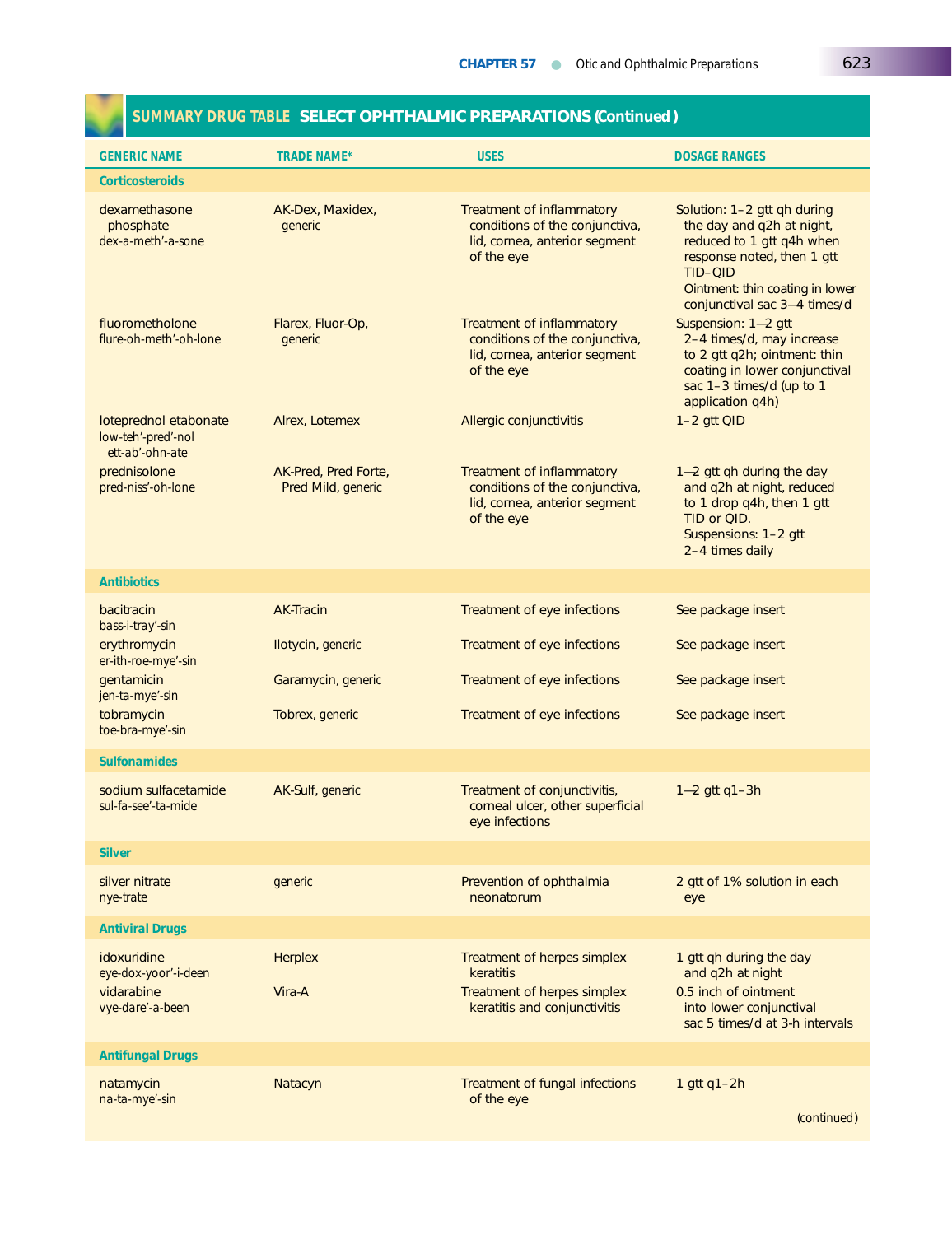| <b>GENERIC NAME</b>                                                | <b>TRADE NAME*</b>                        | <b>USES</b>                                                                                                                                                          | <b>DOSAGE RANGES</b>                                           |
|--------------------------------------------------------------------|-------------------------------------------|----------------------------------------------------------------------------------------------------------------------------------------------------------------------|----------------------------------------------------------------|
| <b>Vasoconstrictors/Mydriatics</b>                                 |                                           |                                                                                                                                                                      |                                                                |
| oxymetazoline<br>hydrochloride<br>ox-i-met-az'-oh-leen             | Ocuclear, Visine L. R.                    | Relief of redness of eye due<br>to minor irritation                                                                                                                  | $1-2$ gtt g $3-4h$ up to QID                                   |
| phenylephrine<br>hydrochloride<br>fen-ill-ef'-rin                  | AK-Dilate 2.5%,<br>Neo-Synephrine 10%     | 0.12% for relief of redness<br>of eye due to minor<br>irritation; 2.5% and 10%<br>treatment of uveitis,<br>glaucoma; refraction<br>procedures, before eye<br>surgery | 0.12% $1 - 2$ gtt up to 4<br>times/d; 2.5% and 10%,<br>$1$ gtt |
| tetrahydrozoline<br>hydrochloride<br>tet-ra-hyd-drozz'-<br>a-leen  | Murine Plus Eye Drops,<br>Visine, generic | Relief of redness of eye due<br>to minor irritation                                                                                                                  | 1-2 gtt up to 4 times/d                                        |
| <b>Cycloplegic/Mydriatics</b>                                      |                                           |                                                                                                                                                                      |                                                                |
| atropine sulfate<br>a'-troe-peen                                   | Isopto-Atropine, generic                  | Eye refraction, treatment of<br>acute inflammatory conditions<br>of iris, uveal tract                                                                                | $1-2$ gtt up to 4 times/d                                      |
| homatropine<br>hydrobromide<br>hoe-ma'-troe-peen                   | <b>Isopto Homatropine</b>                 | Eye refraction, treatment of<br>inflammatory conditions of<br>uveal tract                                                                                            | $1-2$ gtt g $3-4h$                                             |
| <b>Artificial Tears</b>                                            |                                           |                                                                                                                                                                      |                                                                |
| benzalkonium chloride<br>benz-al-koe'-nee-um                       | <b>Artificial Tears</b>                   | Treatment of dry eyes                                                                                                                                                | $1-2$ gtt $3-4$ times/d                                        |
| glycerin, sodium chloride                                          | Eye-Lube-A                                | Treatment of dry eyes                                                                                                                                                | $1-2$ gtt $3-4$ times/d                                        |
| *The term generic indicates the drug is available in generic form. |                                           |                                                                                                                                                                      |                                                                |

# **SUMMARY DRUG TABLE SELECT OPHTHALMIC PREPARATIONS (***Continued***)**

# **Sympathomimetic Drugs**

Sympathomimetics have alpha  $(\alpha)$ - and beta  $(\beta)$ -adrenergic activity (see Chap. 22 for a detailed discussion of adrenergic drugs). These drugs lower the **intraocular pressure** (IOP) (the pressure within the eye) by increasing the outflow of aqueous humor in the eye and are used to treat glaucoma. Apraclonidine is used to control or prevent postoperative elevations in IOP. The Summary Drug Table: Select Ophthalmic Preparations provides additional information about these drugs.

# **Alpha-Adrenergic Blocking Drugs**

Dapiprazole acts by blocking the  $\alpha$ -adrenergic receptor in smooth muscle and produces miosis through an effect on the dilator muscle of the iris. The drug is used primarily after ophthalmic examinations to reverse the diagnostic **mydriasis** (dilation of the pupil).

# **Beta-Adrenergic Blocking Drugs**

The  $\beta$ -adrenergic blocking drugs decrease the rate of production of aqueous humor and thereby lower the IOP. These drugs are used to treat glaucoma.

# **Miotics, Direct Acting**

**Miotics** contract the pupil of the eye (miosis), resulting in an increase in the space through which the aqueous humor flows. This increased space and improved flow results in a decrease in the IOP. Miotics may be used in the treatment of glaucoma (see Chap. 22). The miotics were, for a number of years, the drug of choice for glaucoma. These drugs have lost that first choice treatment status to the  $\beta$ -adrenergic blocking drugs.

# **Miotics, Cholinesterase Inhibitors**

The cholinesterase inhibitors are more potent and longer acting than the direct-acting miotics and are used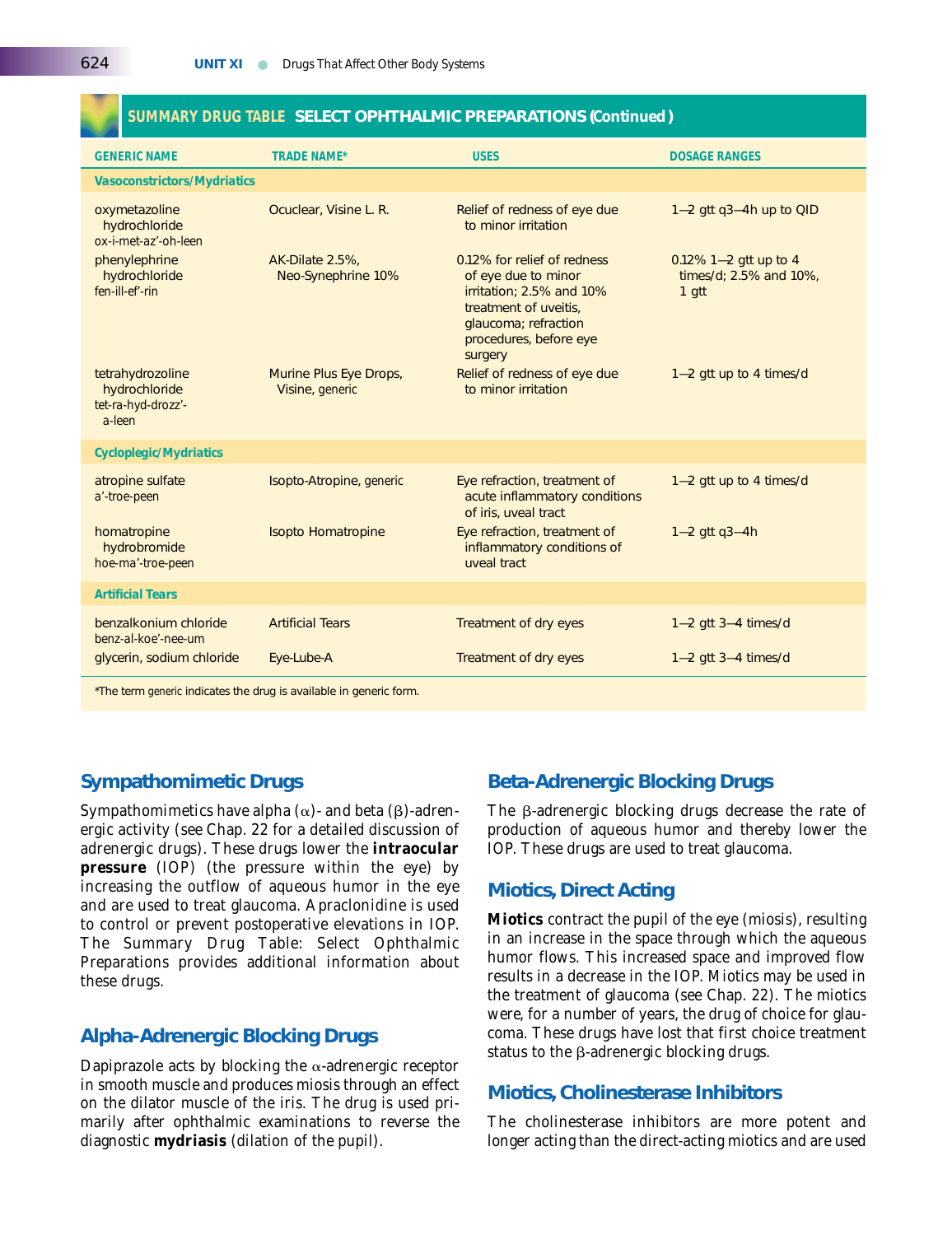to treat open-angle glaucoma. When administered into the eye, these drugs produce intense **miosis** (constriction of the pupil) and muscle contractions, causing a decreased resistance to aqueous outflow.

# **Carbonic Anhydrase Inhibitors**

Except for dorzolamide and brinzolamide, carbonic anhydrase inhibitors are administered systemically. Carbonic anhydrase is an enzyme found in many tissues of the body, including the eye. Inhibition of carbonic anhydrase in the eye decreases aqueous humor secretion, resulting in a decrease of IOP. These drugs are used in the treatment of elevated IOP seen in open-angle glaucoma.

# **Prostaglandin Agonists**

The prostaglandin agonists are used to lower IOP in patients with open-angle glaucoma and ocular hypertension in patients who do not tolerate other IOP-lowering medications or have an insufficient response to these medications. These drugs act to lower IOP by increasing the outflow of aqueous humor through the trabecular meshwork.

# **Mast Cell Stabilizers**

The mast cell stabilizers currently for ophthalmic use are nedocromil and pemirolast. These drugs are used for the prevention of eye itching caused by allergic conjunctivitis. The mast cell stabilizers act by inhibiting the antigen-induced release of inflammatory mediators (eg, histamine) from human mast cells.

# **Nonsteroidal Anti-inflammatory Drugs (NSAIDs)**

The NSAIDs inhibit prostaglandin synthesis (see Chap. 18 for a discussion of the NSAIDs), thereby exerting anti-inflammatory action. These drugs are used to treat postoperative inflammation after cataract surgery (diclofenac), for the relief of itching of the eyes caused by seasonal allergies (ketorolac), and during eye surgery to prevent miosis (flurbiprofen).

# **Corticosteroids**

These drugs possess anti-inflammatory activity and are used for inflammatory conditions, such as allergic conjunctivitis, keratitis, herpes zoster keratitis, and inflammation of the iris. Corticosteroids also may be used after injury to the cornea or after corneal transplants to prevent rejection.

# **Antibiotics and Sulfonamides**

Antibiotics possess antibacterial activity and are used in the treatment of eye infections. Sulfonamides possess a bacteriostatic effect against a wide range of gram-positive and gram-negative microorganisms. They are used in the treatment of conjunctivitis, corneal ulcer, and other superficial infections of the eye. See the Summary Drug Table: Select Ophthalmic Preparations and Chapter 6 for additional information on the sulfonamides.

### **Silver**

Silver possesses antibacterial activity against gram-positive and gram-negative microorganisms. Silver protein, mild, is occasionally used in the treatment of eye infections. Silver nitrate is occasionally used to prevent gonorrheal ophthalmia neonatorum (gonorrhea infection of the newborn's eyes). Ophthalmic tetracycline and erythromycin have largely replaced the use of silver nitrate in newborns.

# **Antiviral Drugs**

Antiviral drugs interfere with viral reproduction by altering DNA synthesis. These drugs are used in the treatment of herpes simplex infections of the eye, treatment in immunocompromised patients with cytomegalovirus (CMV) retinitis, and for the prevention of CMV retinitis in patients undergoing transplant.

# **Antifungal Drugs**

Natamycin is the only ophthalmic antifungal in use. This drug possesses antifungal activity against a variety of yeast and fungi.

# **Vasoconstrictors/Mydriatics**

These drugs dilate the pupil (mydriasis), constrict superficial blood vessels of the sclera, and decrease the formation of aqueous humor. Depending on the specific drug and strength, these drugs may be used before eye surgery in the treatment of glaucoma, for relief of minor eye irritation, and to dilate the pupil for examination of the eye.

# **Cycloplegic Mydriatics**

Cycloplegic mydriatics cause mydriasis and **cycloplegia** (paralysis of the ciliary muscle, resulting in an inability to focus the eye). These drugs (see Chap. 25) are used in the treatment of inflammatory conditions of the iris and uveal tract of the eye and for examination of the eye.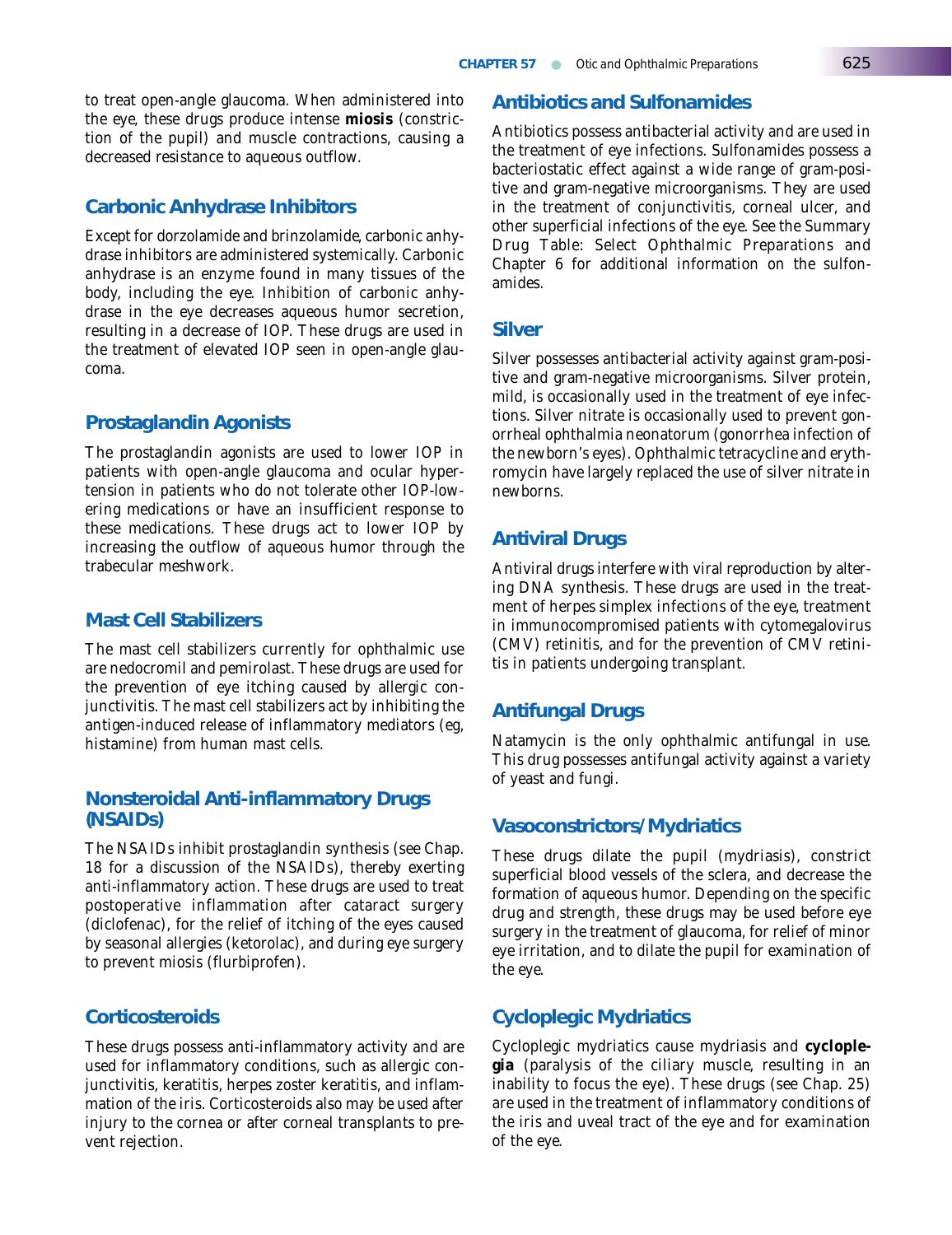# **Artificial Tear Solutions**

These products lubricate the eyes and are used for conditions such as dry eyes and eye irritation caused by inadequate tear production.

Inactive ingredients may be found in some preparations. Examples of these drugs include preservatives, antioxidants, which prevent deterioration of the product, and drugs that slow drainage of the drug from the eye into the tear duct. Examples of the types of eye preparations are found in the Summary Drug Table: Select Ophthalmic Preparations.

# **ADVERSE REACTIONS** ●

# **Alpha<sub>2</sub>-Adrenergic Drugs**

Although side effects are usually mild, treatment with brimonidine tartrate includes oral dryness, ocular hyperemia, burning and stinging, headache, visual blurring, foreign body sensation, fatigue, drowsiness, ovular allergic reactions, and ocular pruritus.

# **Sympathomimetic Drugs**

These drugs may cause transient local reactions such as burning and stinging, eye pain, brow ache, headache, allergic lip reactions, and ocular irritation. With prolonged use adrenochrome (a red pigment contained in epinephrine) deposits may occur in the conjunctiva and cornea. Although rare, systemic reactions may occur such as headache, palpitations, tachycardia, extrasystoles, cardiac arrhythmia, hypertension, and faintness. Dipivefrin appears to be better tolerated and has fewer adverse reactions than the other sympathomimetic drugs used to lower IOP.

# **Alpha-Adrenergic Blocking Drugs**

The drug may cause burning in the eye, ptosis (drooping of the upper eyelid), lid edema, itching, corneal edema, browache, photophobia, dryness of the eye, tearing, and blurring of vision.

# **Beta-Adrenergic Blocking Drugs**

Adverse reactions associated with the B-adrenergic blocking drugs include eye irritation, burning, tearing, conjunctivitis, decreased night vision, ptosis, abnormal corneal staining, and corneal sensitivity. Systemic reactions, although rare, include arrhythmias, palpitation, headache, nausea, and dizziness. (See Chap. 23 for additional systemic adverse reactions.)

# **Miotic, Direct Acting**

The direct-acting miotics may cause stinging on instillation, transient burning, tearing, headache, browache, and decreased night vision. Systemic adverse reactions included hypotension, flushing, breathing difficulties, nausea, vomiting, diarrhea, cardiac arrhythmias, and frequent urge to urinate.

# **Miotics, Cholinesterase Inhibitors**

Adverse reactions and systemic toxicity are more common in the cholinesterase inhibitor ophthalmic preparations than in the direct-acting miotics. Ophthalmic adverse reactions include the development of iris cysts, burning, lacrimation, lid muscle twitching, conjunctivitis and ciliary redness, browache, headache, activation of latent iritis or uveitis (an inner-eye inflammation), retinal detachment, and conjunctival thickening. Systemic adverse reactions include nausea, vomiting, abdominal cramps, diarrhea, urinary incontinence, fainting, salivation, difficulty breathing, and cardiac irregularities. Iris cysts may form, enlarge, and obstruct vision. The iris cyst usually shrinks upon discontinuation of use of the drug or after a reduction in strength of the drops or frequency of instillation.

# **Carbonic Anhydrase Inhibitors**

Adverse reactions associated with use of the carbonic anyhydrase inhibitors include ocular burning, stinging, or discomfort immediately after administration, bitter taste, ocular allergic reaction, blurred vision, tearing, dryness, dermatitis, foreign body sensation, ocular discomfort, photophobia, and headache.

# **Prostaglandin Agonists**

Adverse reactions associated with the prostaglandin agonists include blurred vision, burning and stinging, foreign body sensation, itching, increased pigmentation of the iris, dry eye, excessive tearing, lid discomfort and pain, and photophobia.

# **Mast Cell Stabilizers**

Although mild, the adverse reactions associated with the mast cell inhibitors include headache, rhinitis, unpleasant taste, asthma, and cold/flu symptoms. These drugs may also cause ocular burning or irritation, dry eye, eye redness, foreign body sensation, and ocular discomfort.

# **Nonsteroidal Anti-inflammatory Drugs**

The most common adverse reactions associated with the NSAIDs include transient burning and stinging upon instillation and other minor ocular irritation.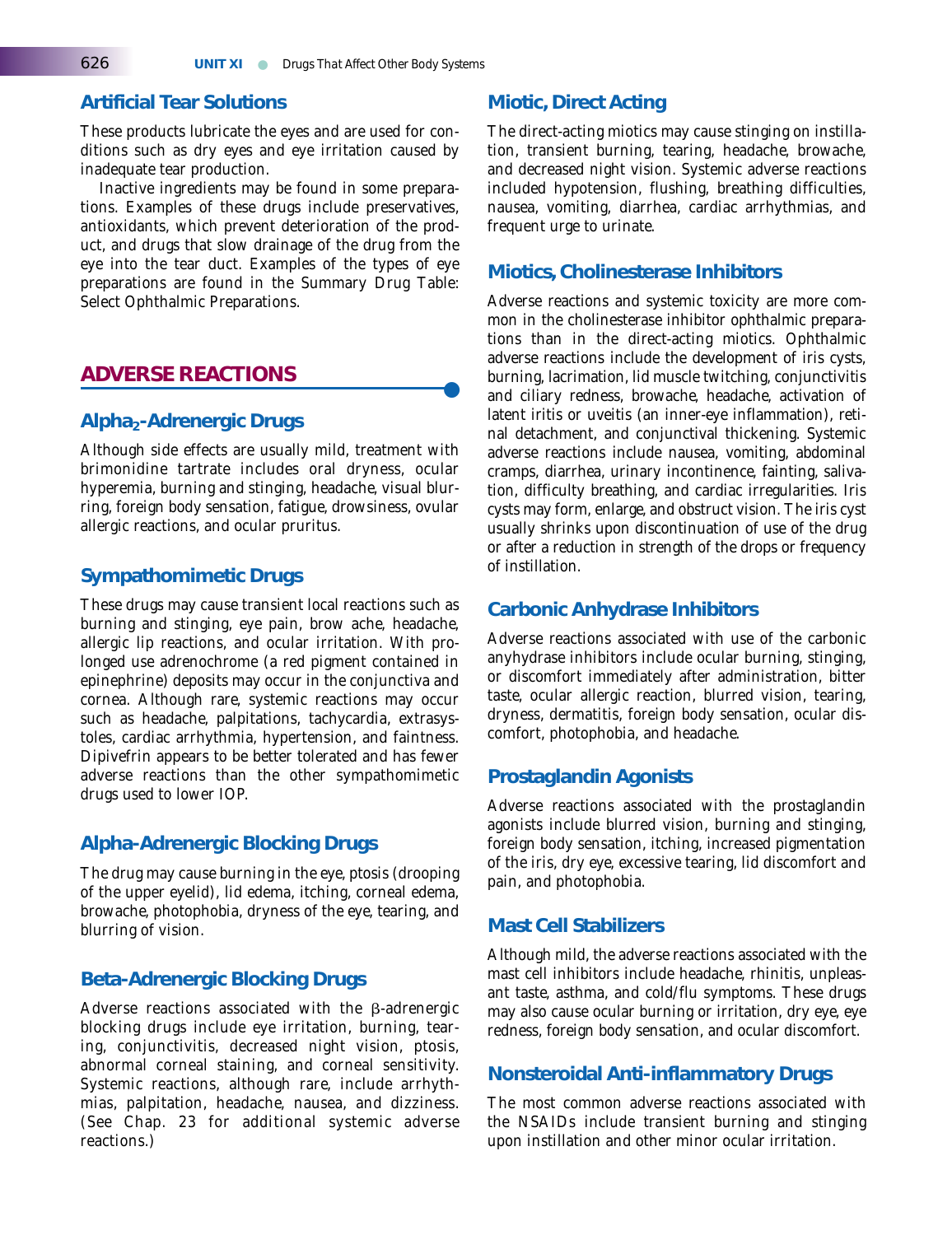# **Corticosteroids**

Adverse reactions associated with administration of the corticosteroid ophthalmic preparations include elevated IOP with optic nerve damage, loss of visual acuity, cataract formation, delayed wound healing, secondary ocular infection, exacerbation of corneal infections, dry eyes, ptosis, blurred vision, discharge, ocular pain, foreign body sensation, and pruritus.

# **Antibiotics, Sulfonamides, and Silver**

The antibiotic and sulfonamide ophthalmics are usually well tolerated, and few adverse reactions are seen. Occasional transient irritation, burning, itching, stinging, inflammation, or blurring of vision may occur. With prolonged or repeated use, a superinfection may occur.

# **Antiviral Drugs**

The administration of the antiviral ophthalmics may cause occasional irritation, pain, pruritus, inflammation, or edema of the eyes or lids; allergic reactions; foreign body sensation; photophobia; and corneal clouding.

# **Antifungal Drugs**

Adverse reactions are rare. Occasional local irritation to the eye may occur.

# **Vasoconstrictors/Mydriatics**

Adverse reactions include transitory stinging on initial instillation, blurring of vision, mydriasis, increased redness, irritation, discomfort, and increased IOP. Systemic adverse reactions include headache, browache, palpitations, tachycardia, arrhythmias, hypertension, myocardial infarction, and stroke.

# **Cycloplegic Mydriatics**

Local adverse reactions associated with administration of the cycloplegic mydriatics include increased IOP, transient stinging or burning, and irritation with prolonged use (eg, conjunctivitis, edema, exudates). Systemic adverse reactions include dryness of the mouth and skin, blurred vision, photophobia, corneal staining, tachycardia, headache, parasympathetic stimulation, and somnolence.

# **Artificial Tear Solutions**

Adverse reactions are rare, but on occasion redness or irritation may occur.

# **CONTRAINDICATIONS, PRECAUTIONS, AND INTERACTIONS** ●

# **Alpha<sub>2</sub>-Adrenergic Drugs**

The drug is contraindicated in patients with hypersensitivity to the drug or any component of the drug and in patients taking the monoamine oxidase inhibitors (MAOIs). Patients should wait at least 15 minutes after instilling brimonidine before inserting soft contact lenses because the preservative in the drug may be absorbed by soft contact lenses. The drug is used cautiously during pregnancy (Pregnancy Category B) and lactation and in patients with cardiovascular disease, depression, cerebral or coronary insufficiency, orthostatic hypotension, or Raynaud's phenomenon. When brimonidine is used with central nervous system (CNS) depressants such as alcohol, barbiturates, opiates, sedatives, or anesthetics, there is a risk for an additive CNS depressant effect. Use the drug cautiously in combination with the beta blockers, antihypertensive drugs, and cardiac glycosides because a synergistic effect may occur.

# **Sympathomimetic Drugs**

These drugs are contraindicated in patients with hypersensitivity to the drug or any component of the drug. Epinephrine is contraindicated in patients with narrow angle glaucoma, or patients with a narrow angle, but no glaucoma, aphakia (absence of the crystalline lens of the eye). Epinephrine should not be used while wearing soft contact lenses (discoloration of the lenses may occur).

These drugs are used cautiously during pregnancy (epinephrine and apraclonidine, Pregnancy Category C; dipivefrin, Pregnancy Category B) and lactation and in patients with hypertension, diabetes, hyperthyroidism, heart disease, cerebral arteriosclerosis, or bronchial asthma. Some of these drugs contain sulfites that may cause allergic-like reactions (hives, wheezing, anaphylaxis) in patients with sulfite sensitivity. See Chapter 22 for information on interactions.

# **Alpha-Adrenergic Blocking Drugs**

The drug is contraindicated in patients with hypersensitivity to the drug or any component of the drug, in conditions in which pupil constriction is not desirable, such as in acute iritis (inflammation of the iris), and in the treatment of IOP in open-angle glaucoma. This drug is used cautiously during pregnancy (Pregnancy Category B) and lactation. No significant drug interactions have been reported.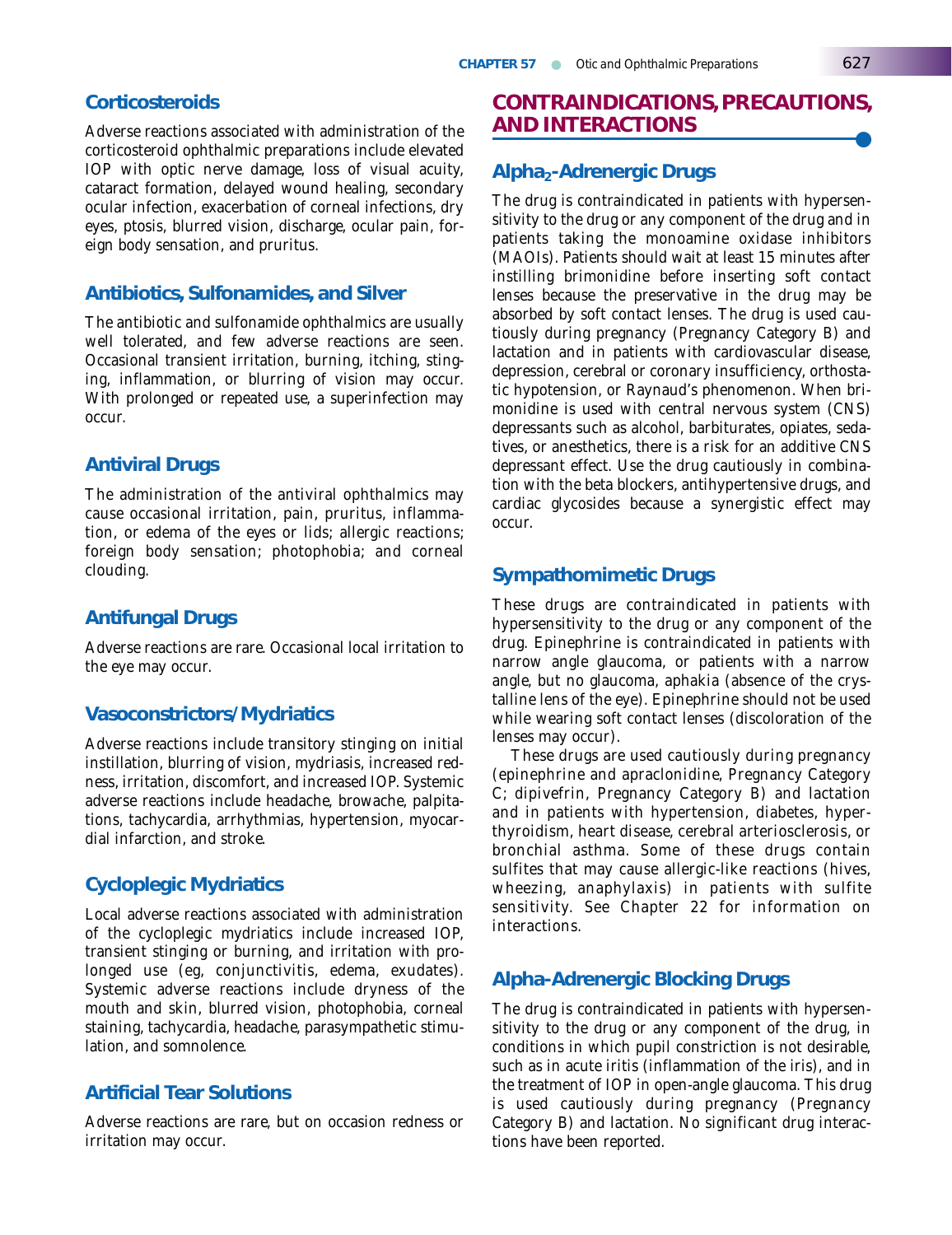# **Beta-Adrenergic Blocking Drugs**

The  $\beta$ -adrenergic blocking drugs are contraindicated in patients with bronchial asthma, obstructive pulmonary disease, sinus bradycardia, heart block, cardiac failure, or cardiogenic shock and in patients with hypersensitivity to the drug or any components of the drug. These drugs are Pregnancy Category C and are used cautiously during pregnancy and lactation and in patients with cardiovascular disease, diabetes (may mask the symptoms of hypoglycemia), and hyperthyroidism (may mask symptoms of hyperthyroidism). The patient taking  $\beta$ -adrenergic blocking drugs for ophthalmic reasons may experience increased or additive effects when the drugs are administered with the oral beta blockers. Co-administration of timolol maleate and calcium antagonists may cause hypotension, left ventricular failure, and condition disturbances within the heart. There is a potential additive hypotensive effect when the beta-blocking ophthalmic drugs are administered with the phenothiazines.

# **Miotic, Direct Acting**

These drugs are contraindicated in patients with hypersensitivity to the drug or any component of the drug and in conditions where constriction is undesirable (eg, iritis, uveitis, and acute inflammatory disease of the anterior chamber). The drugs are used cautiously in patients with corneal abrasion, pregnancy (Pregnancy Category C), lactation, cardiac failure, bronchial asthma, peptic ulcer, hyperthyroidism, gastrointestinal spasm, urinary tract infection, Parkinson's disease, recent myocardial infarction, hypotension, or hypertension. These drugs are also used cautiously in patients with angle closure glaucoma because miotics can, occasionally, precipitate angle closure glaucoma by increasing the resistance to aqueous flow from posterior to anterior chamber. See Chapter 24 for information on interactions.

# **Miotics, Cholinesterase Inhibitors**

The cholinesterase inhibitors are contraindicated in patients with hypersensitivity to the drug or any components of the drug. Some of these products contain sulfites, and patients with sulfite sensitivity may experience allergic-type reactions. The drugs are also contraindicated in patients with any active inflammatory disease of the eye and during pregnancy (demecarium, Pregnancy Category X; echothiophate iodine, Pregnancy Category C) and lactation. The cholinesterase inhibitors are used cautiously in patients with myasthenia gravis (may cause additive adverse effects), before and after surgery, and in patients with chronic angle-closure (narrow angle) glaucoma or those with narrow angles (may cause papillary block and increase the angle blockage). When the cholinesterase inhibitors are administered with systemic anticholinesterase drugs, there is a risk for additive effects. Individuals, such as farmers, warehouse workers, or gardeners, working with carbamate/organophosphate insecticides or pesticides are at risk for systemic effects of the cholinesterase inhibitors from absorption of the pesticide or insecticide through the respiratory tract or the skin. Individuals working with pesticides or insecticides containing carbamate/organophosphate and taking a cholinesterase inhibitor should be advised to wear respiratory masks, change clothes frequently, and wash exposed clothes thoroughly.

# **Carbonic Anhydrase Inhibitors**

Use of the carbonic anhydrase inhibitors is contraindicated in patients with hypersensitivity to the drug or any components of the drug and during pregnancy (Pregnancy Category C) and lactation. The drugs are used cautiously in patients with renal and hepatic impairment. When high doses of the salicylates are administered concurrently, toxic levels of the carbonic anhydrase inhibitors have been reported. See Chapter 46 for more information on interactions when administering the carbonic anhydrase inhibitors.

# **Prostaglandin Agonists**

These drugs are contraindicated in patients with hypersensitivity to the drug or any component of the drug and during pregnancy (Pregnancy Category C). The drugs are used cautiously in lactating women and in patients with active intraocular inflammation, those wearing contact lenses (contact lenses must be removed and left out for at least 15 minutes after administration of the drug), and those with macular edema.

# **Mast Cell Stabilizers**

These drugs are contraindicated in patients with a hypersensitivity to the drug or any component of the drug. The mast cell stabilizers are used cautiously in patients who wear contact lenses (preservative may be absorbed by the soft contact lenses) and during pregnancy (pemirolast, Pregnancy Category C; nedocromil, Pregnancy Category B) and lactation. There have been no significant drug–drug interactions associated with these drugs.

# **Nonsteroidal Anti-inflammatory Drugs**

These drugs are contraindicated in individuals with known hypersensitivity to an individual drug or any components of the drug. The NSAID flurbiprofen is contraindicated in patients with herpes simplex keratitis. Diclofenac and ketorolac are contraindicated in patients who wear soft contact lenses (may cause ocular irritation).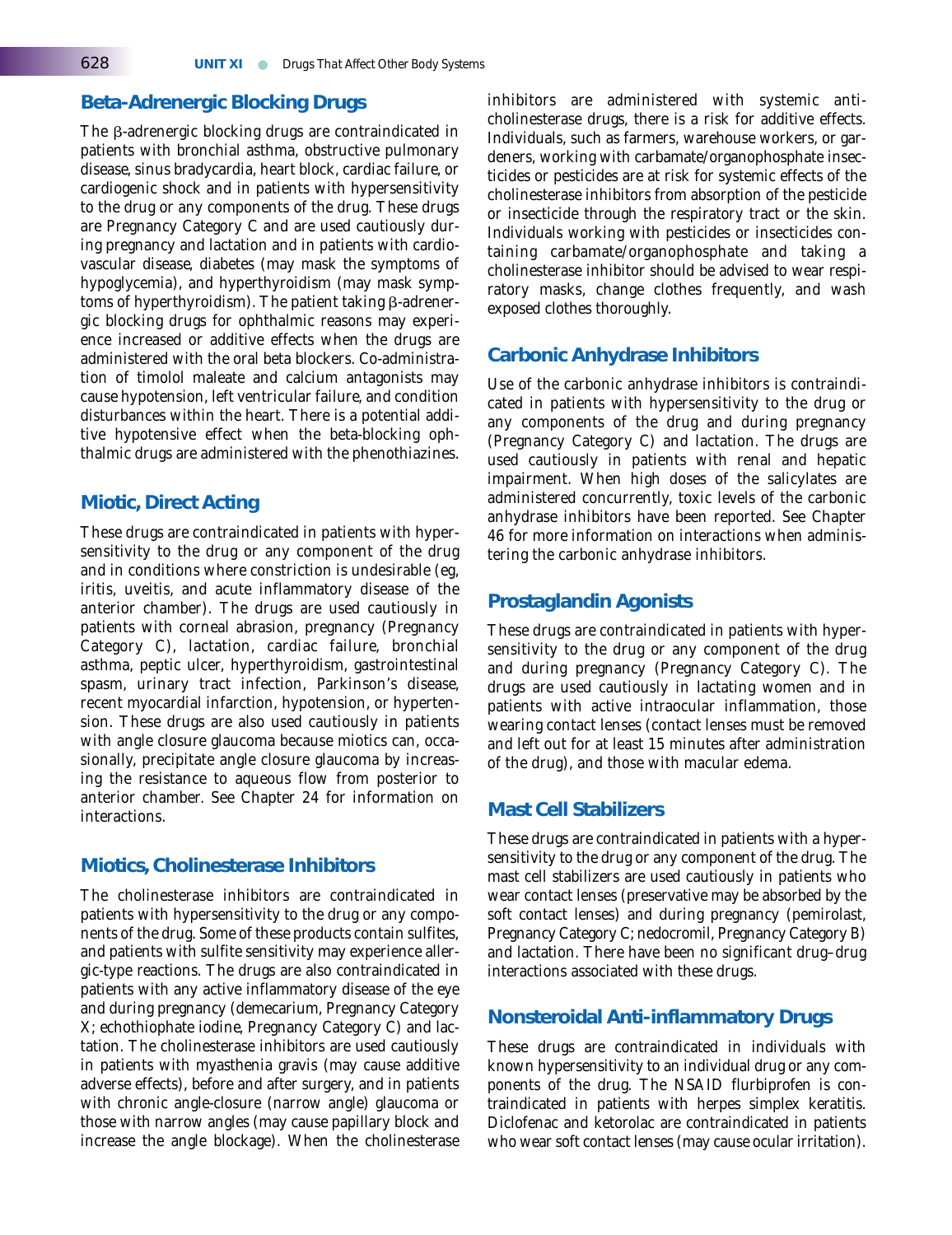The NSAIDs are used cautiously during pregnancy (Pregnancy Category C, flurbiprofen, ketorolac; Pregnancy Category B, diclofenac) and lactation. The NSAIDs are used cautiously in patients with bleeding tendencies. When used topically there is less risk of interactions with drugs or other substances. There is a possibility of a cross-sensitivity reaction when the NSAIDs are administered to patients allergic to the salicylates. The corticosteroids and the antibiotics are used cautiously in patients with sulfite sensitivity because an allergic-type reaction may result. Co-administration of idoxuridine with solutions containing boric acid may cause irritation. The sulfonamides are incompatible with silver nitrate.

# **Corticosteroids**

The corticosteroid ophthalmic preparations are contraindicated in patients with acute superficial herpes simplex keratitis, fungal disease of the eye, or viral diseases of the eye, and after removal of a superficial corneal foreign body.

The corticosteroid ophthalmic preparations are used cautiously in patients with infectious conditions of the eye. These drugs are Pregnancy Category C drugs and are used cautiously during pregnancy and lactation. Prolonged use of the corticosteroids may result in elevated IOP and optic nerve damage.

# **Antibiotics and Sulfonamides**

The antibiotic and sulfonamide ophthalmics are contraindicated in patients with a hypersensitivity to the drug or any component of the drug. These drugs are also contraindicated in patients with epithelial herpes simplex keratitis, varicella, mycobacterial infection of the eye, and fungal diseases of the eye. There are no significant precautions or interactions when the drugs are administered as directed by the primary health care provider.

# **Antiviral Drugs**

These drugs are contraindicated in patients with hypersensitivity to the drug or any component of the drug. These drugs are used cautiously in immunocompromised patients and during pregnancy and lactation. Some of these solutions contain boric acid and may result in a precipitate that causes irritation.

# **Antifungal Drugs**

Natamycin is contraindicated in patients with hypersensitivity to the drug or any component of the drug. The drug is a Pregnancy Category C drug and is used cautiously during pregnancy and lactation. If use of the drug for 7 to 10 days does not result in improvement, the infection may be attributable to another microorganism not susceptible to natamycin.

# **Vasoconstrictors/Mydriatics**

These drugs are contraindicated in individuals with hypersensitivity to the drug or any component of the drug and in patients with narrow angle glaucoma or anatomically narrow angle and no glaucoma and in patients with a sulfite sensitivity (some of these products contain sulfite). The drugs are used cautiously in patients with hypertension, diabetes, hyperthyroidism, cardiovascular disease, and arteriosclerosis. Local anesthetics can increase absorption of topical drugs. Systemic adverse reactions may occur more frequently when these drugs are administered with the  $\beta$ -adrenergic blocking drugs. When the **mydriatics** (drugs that dilate the pupil) are administered with the MAOIs or as long as 21 days after MAOI administration, exaggerated adrenergic effects may occur.

# **Cycloplegic Mydriatics**

These drugs are contraindicated in patients with a hypersensitivity to the drug or any component of the drug and in patients with glaucoma. Some of these preparations contain sulfite, and individuals who are allergic to sulfites may exhibit allergic-like symptoms. The cycloplegic mydriatics are used cautiously in elderly patients and during pregnancy (Pregnancy Category C) and lactation. No significant interactions have been reported when the drugs are given topically.

# **Artificial Tear Solutions**

Artificial tears are contraindicated in patients who are allergic to any component of the solution. No precautions or interactions have been reported.

# ❁**Herbal Alert: Bilberry**

*Bilberry, also known as whortleberry, blueberry, trackleberry, and huckleberry, is a shrub with bluish flowers that appear in early spring and ripen in July and August. Although bilberry is given to improve capillary strength and flexibility and as an antioxidant, the most beneficial use appears to be in promoting healthy eyes. Bilberry is thought to increase production of the enzymes responsible for energy production in the eye and promote capillary blood flow in the eyes, hands, and feet. Bilberry extract has been shown to increase the flexibility of the cell walls of both red blood cells and endothelial cells, making the cells better able to stretch and squeeze through tighter spaces. By increasing the flexibility of the red blood cells, more oxygen reaches the tissues, including the retina of the eye. A component of bilberry also speeds the regeneration of rhodopsin (visual purple), which is a critical protein found in the rods of the eye.*

*Bilberry fruit is a safe food herb with no known adverse reactions or toxicity. There are no known contraindications to its use as directed. The dosage of standard extract is 160 to 320 mg a day.*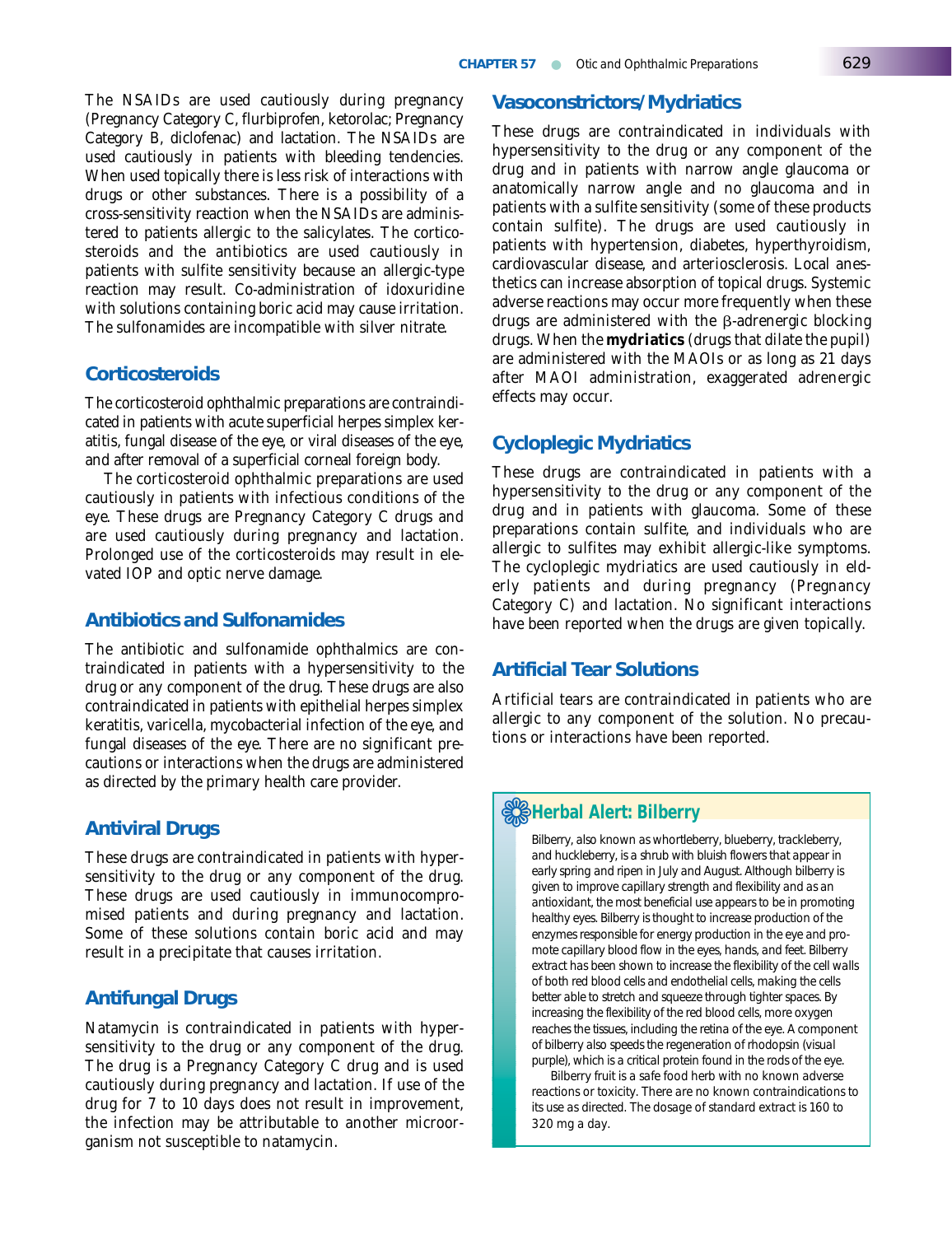● **The Patient Receiving an Ophthalmic Preparation**

# **ASSESSMENT**

## *Preadministration Assessment*

The primary health care provider examines the eye and external structures surrounding the eye and prescribes the drug indicated to treat the disorder. The nurse examines the eye for irritation, redness, and the presence of any exudate and carefully documents the findings in the patient's record. A purulent discharge is often found with infection of the eye. Pruritus (itching) is often present with allergic conditions of the eye. It is also important to determine if any visual impairment is present because this would indicate the need for assistance with ambulation and possibly activities of daily living.

#### *Ongoing Assessment*

During the ongoing assessment the nurse observes for a therapeutic drug effect and reports any increase in symptoms and the presence of any redness, irritation, or pain in the eye. Patients admitted for treatment of acute glaucoma should be assessed every 2 hours for relief of pain. Pain in the eye may indicate increased IOP.

### **NURSING DIAGNOSES**

Drug-specific nursing diagnoses are highlighted in the Nursing Diagnoses Checklist. Other nursing diagnoses applicable to these drugs are discussed in depth in Chapter 4.

# **PLANNING**

The expected outcomes of the patient depend on the reason for administration but may include an optimal response to therapy, management of adverse reactions,

# **Nursing Diagnoses Checklist**

- ✓ **Sensory-Perceptual Alteration: Impaired Vision** related to adverse drug effects or disease condition
- ✓ **Risk for Injury** related to adverse reactions to drug therapy (blurring of the vision)
- ✓ **Impaired Physical Mobility** related to visual impairment from drug therapy
- ✓ **Anxiety** related to eye pain or discomfort, diagnosis, other factors
- ✓ **Risk for Ineffective Regimen Management** related to lack of knowledge of technique of instilling an eye drug



**FIGURE 57-2.** Instilling eye medication. While the patient looks upward, the nurse gently pulls the lower lid down and instills the correct number of drops into the lower conjunctival sac.

minimized anxiety, and an understanding of the application and use of an ophthalmic preparation.

# **IMPLEMENTATION**

# *Promoting an Optimal Response to Therapy*

Before instillation, ophthalmic solutions and ointments can be warmed in the hand for a few minutes. Ophthalmic ointments are applied to the eyelids or dropped into the lower conjunctival sac; ophthalmic solutions are dropped into the middle of the lower conjunctival sac (Fig. 57-2). When eye solutions are instilled, the nurse applies gentle pressure on the inner canthus to delay drainage of the drug down the tear duct. The primary health care provider is consulted regarding use of this technique before the first dose is instilled because this technique can be potentially dangerous in some eye conditions, such as recent eye surgery. When two eye drops are prescribed for use at the same time, the nurse waits at least 5 minutes before instilling the second drug. This help prevents dilution of the drug and loss of some therapeutic effect from tearing.

Some ophthalmic drugs produce blurring of vision, which can result in falls and other injuries. The nurse warns patients to exercise care when getting out of bed when the vision is impaired by these drugs. Patients using the pilocarpine ocular therapeutic system must have the system replaced every 7 days (see Chap. 24). The system is inserted at bedtime because **myopia** (nearsightedness) occurs for several hours after insertion.

When a patient is scheduled for eye surgery, it is most important that the eye drops ordered by the primary health care provider are instilled at the correct time. This is especially important when the purpose of the drug is to change the size of the pupil.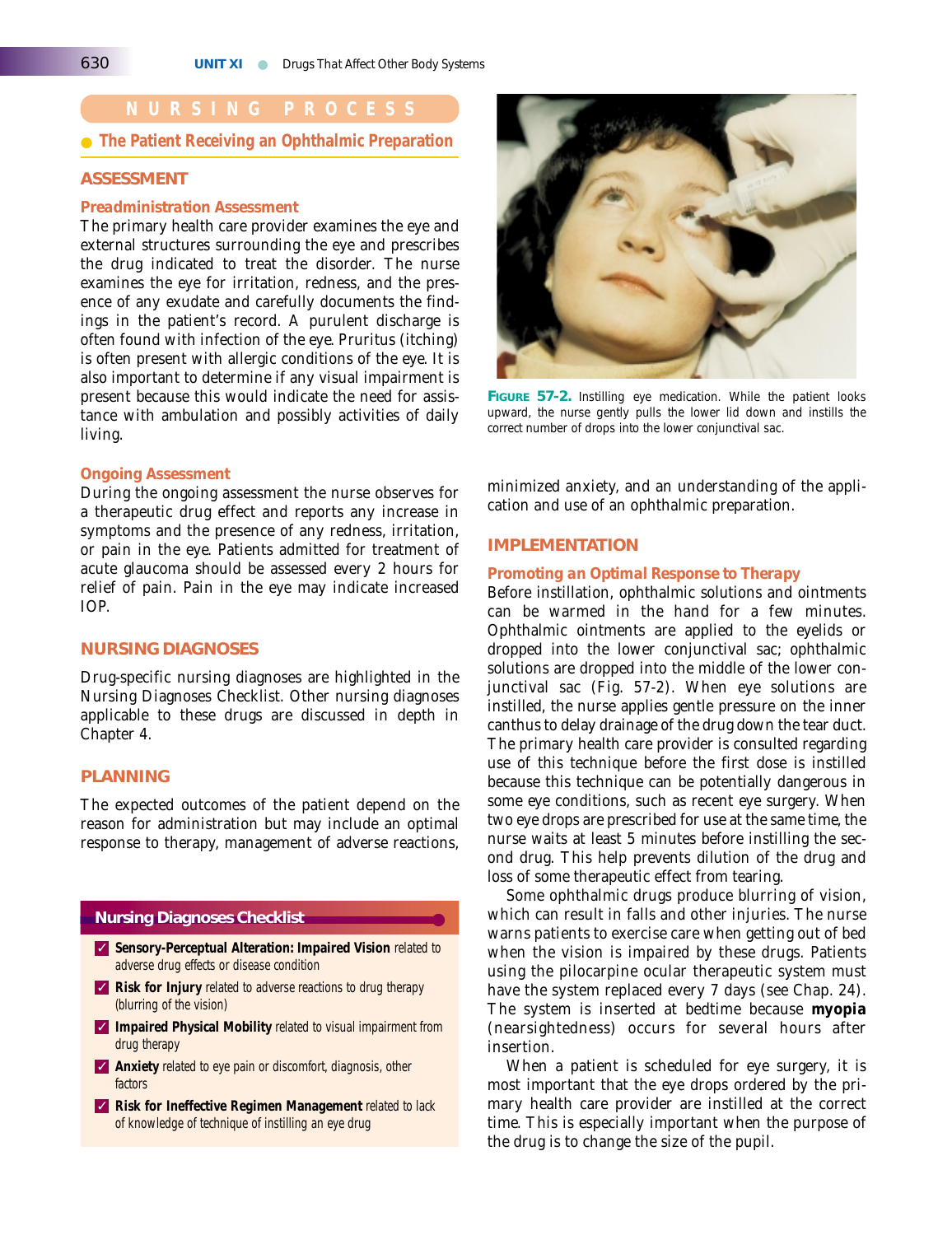# ❊**Nursing Alert**

*Only preparations labeled as ophthalmic are instilled in the eye. The nurse must check the label of the preparation carefully for the name of the drug, the percentage of the preparation, and a statement indicating that the preparation is for ophthalmic use.* 

## *Monitoring and Managing Adverse Reactions*

Although adverse reactions are rare, these drugs can cause visual impairment such as blurring of vision and local irritation and burning. These reactions are most often self-limiting and will resolve if the patient waits a few minutes. However, if visual impairment does not resolve itself or occurs as a consequence of an eye disorder, the nurse provides assistance with ambulation to prevent injury from falls. In addition, assistance with activities of daily living may also be needed. Visual impairment that does not clear within 30 minutes after therapy is reported to the primary health care provider.

# ❄**Gerontologic Alert**

*Older adults, in particular, are at risk for exacerbation of existing disorders such as hypertension, tachycardia, or arrhythmias if systemic absorption of sympathomimetic ophthalmic drugs occurs.* 

#### *Managing Anxiety*

Eye injuries and some eye infections are very painful. Other eye conditions may result in discomfort or a loss of or change in vision. The patient with an eye disorder or injury usually has great concern about the effect the problem will have on his or her vision. The nurse reassures the patient that every effort is being made to treat the disorder.

# *Educating the Patient and Family*

The patient or a family member will require instruction in the technique of instilling an ophthalmic preparation (see Home Care Checklist: Instilling an Ophthalmic Preparation). In addition, the nurse may give the following information to the patient and family member when an eye ointment or solution is prescribed:

- Eye preparations may cause a momentary stinging or burning sensation; this is normal.
- Temporary blurring of vision may occur. Avoid activities requiring visual acuity until vision returns to normal.
- If more than one topical ophthalmic drug is being used, administer the drugs at least 5 to 10 minutes apart or as directed by the physician.
- Complete a full course of treatment with the prescribed drug to achieve satisfactory results.
- Do not rub the eyes, and keep hands away from the eyes.
- Do not use nonprescription eye products during or after treatment unless such use has been approved by the primary health care provider.
- Some of these preparations cause sensitivity (photophobia) to light; to minimize this, wear sunglasses.
- Notify the primary health care provider if symptoms do not improve or if they worsen.
- Brimonidine—patients should wait at least 15 minutes after instilling brimonidine before inserting soft contact lenses.

#### PROSTAGLANDIN AGONISTS

- Remove contact lenses before administration and leave out at least 15 minutes before reinserting them.
- The color of the iris may change because of an increase of the brown pigment and cause different eye coloration. This may be more noticeable in patients with blue, green, or gray brown or other light-colored eyes.

# **EVALUATION**

- The therapeutic effect is achieved.
- Adverse reactions are managed.
- Anxiety is reduced.
- The patient demonstrates the ability to instill an ophthalmic preparation in eye.
- The patient and family demonstrate an understanding of the drug regimen.
- The patient verbalizes knowledge of and the importance of the treatment regimen.

# ● *Critical Thinking Exercises*

- **1.** *Prepare a teaching plan for a patient prescribed Cerumenex for removal of earwax.*
- **2.** *Ms. Stone, age 76 years, has glaucoma and is prescribed timolol (Timoptic) eye drops. Your initial assessment reveals that she has severe arthritis and appears to have difficulty following instructions. Discuss any further investigations you feel are important to make before developing a teaching plan for this patient.*
- **3.** *Mr. Caravel, age 38 years, is prescribed tobramycin ophthalmic (Tobrex) for bacterial conjunctivitis. Discuss preadministration assessments the nurse would perform before instilling the drug.*

# ● *Review Questions*

- **1.** What is the rationale for warming an otic solution that has been refrigerated before instilling the drops into the patient's ear?
	- **A.** The drug becomes thick when refrigerated, and warming liquefies the solution.
	- **B.** It helps to prevent dizziness on instillation.
	- **C.** A cold solution can significantly increase the patient's blood pressure.